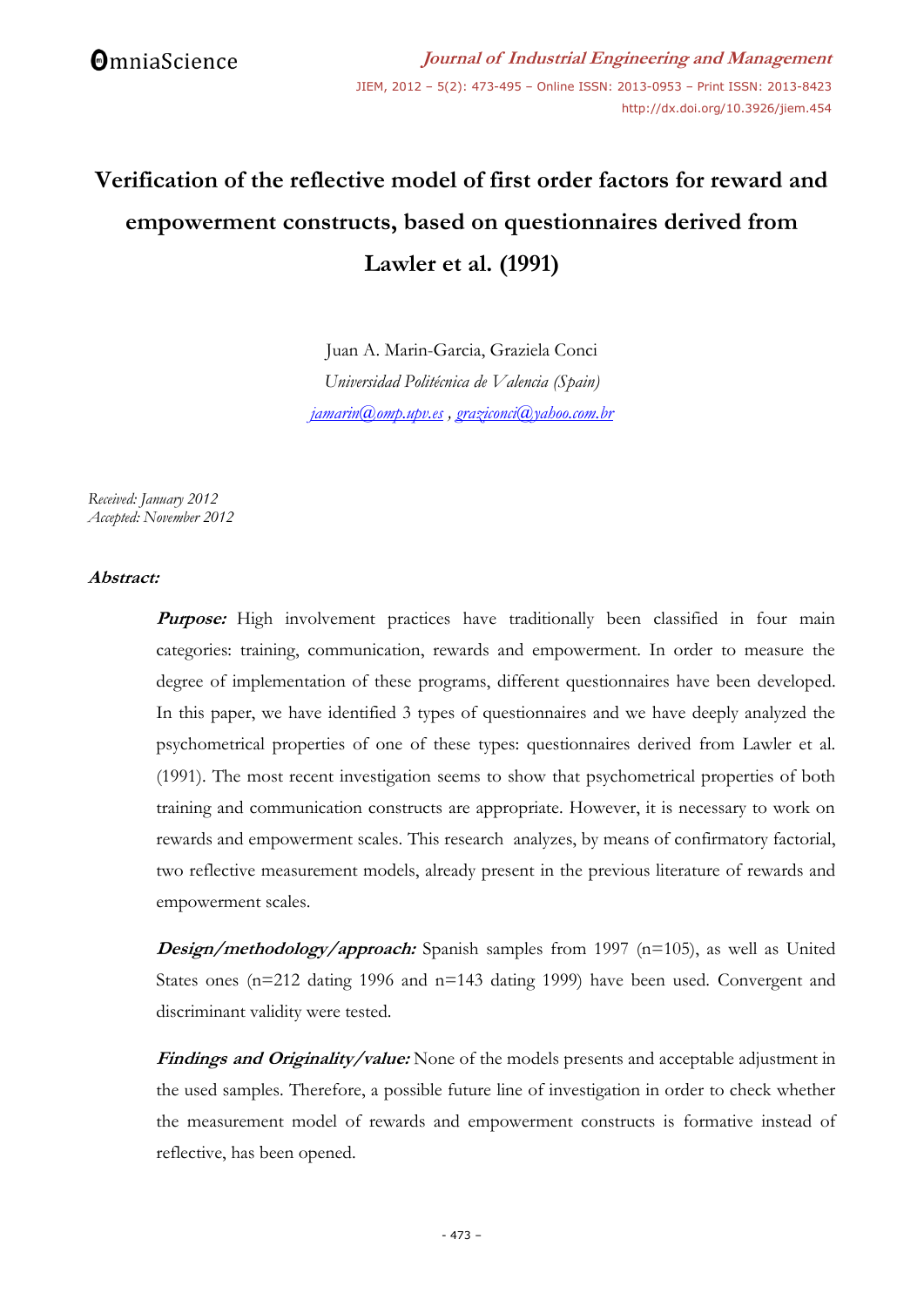**Practical implications:** Practitioners can profit from the results of this research because questionnaires validity will allow companies to have measurement and good practices diagnosis tools that can be used either for internal benchmarking or for the comparison with reference groups of companies.

**Originality/value:** our paper identifies three questionnaire typologies used in the field of investigations of rewards and empowerment practices. We show that the point of view with which the scales of theses questionnaires have been treated has always been reflective. Moreover, this is one of the few papers that have checked the validity of the measurement model of questionnaires derived from Lawler et al. (1991). It questions the validity of a single questionnaire with similar samples, of different years, and simultaneously, with samples from same years but from different countries.

**Keywords:** HIWP; Human Resource Management practices; High Involvement; Rewards; Empowerment

#### **1. Introduction**

In the last years there have been plenty of different researches in the area of Human Resources Management (HMR). These studies have allowed this discipline to advance and at the same time, have dealed with interesting questions for both academicians and professionals. For instance, the relationship between the human resources management and the company performance indicators (Guthrie, 2001; Huselid, 1995; Ichniowski & Shaw, 1999; MacDuffie, 1995; Wood, 1999; Benson, Young & Lawler III, 2006; Alliger, Tannembaum, Bennett, Traver & Shotland, 1997; Cohen, 1993; Combs, Liu, Hall & Ketchen, 2006; Guest, 1997; Wood & de Menezes, 2008; Lopez-Araujo, Segovia & Peiro, 2007; Addison, 2005; Guerrero & Barraud-Didier, 2004); the determination of the ways in which human resources management systems affect the company results, and the unraveling of the "black box" between the use of practices and results (Guthrie, Flood, Liu & MacCurtain, 2009; Katou, 2008; Becker & Huselid, 2006); the identification of particularities, difficulties and advantages for the use of such practices in either small, public sector or new creation companies Cunningham, 2007 CUNNINGHAM2007 /id;Brown, 2007 BROWN2007 /id;Ciavarella, 2004 2223 /id}; the maintenance of these practices (Cox, Zagelmeyer & Marchington, 2006; Gollan, 2006), or the specification of human resources management practices as a latent construct (Murphy, DiPietro & Murrmann, 2007; de Menezes & Lasaosa, 2007; Williams & O'Boyle, 2008; Boxall & Macky, 2009; Marin-Garcia & Conci, 2009; Lin, 2006; Long & Shields, 2005). However, many of these questions still do not have a conclusive answer (Delery, 1998;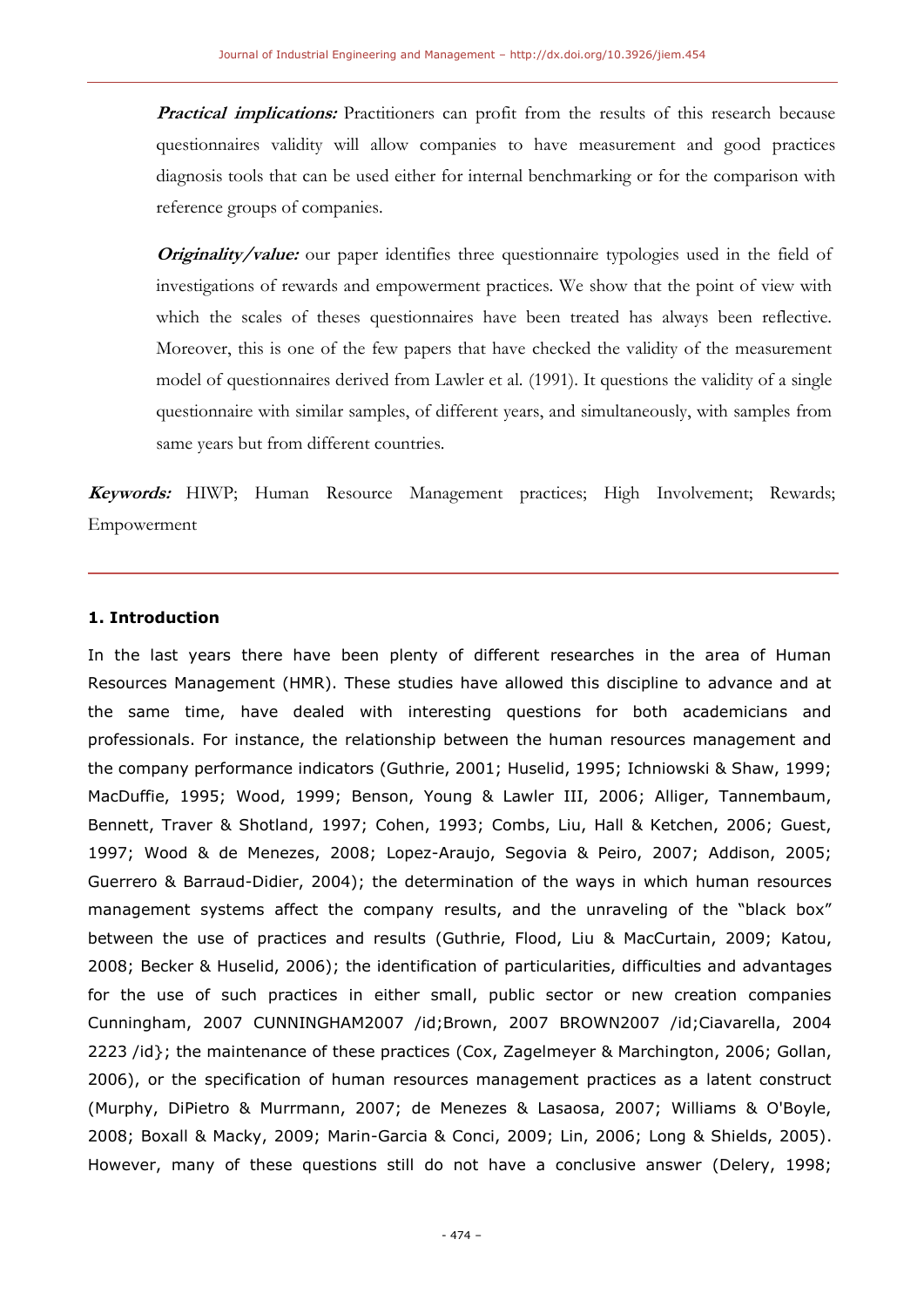Verburg, Den Hartog & Koopman, 2007; Boxall & Macky, 2009; Katou, 2008; Becker & Huselid, 2006; Gerhart, Wright, Mahan & Snell, 2000).

In the investigation about human resources practices, it is common to use a multi-item questionnaire in order to measure the practices establishment degree. Therefore the specification of the measurement model would be requested. Moreover, this is an indispensable condition for the replica of studies or for the comparison between the researches done by different authors (Geyskens, Krishnan, Steenkamp & Cunha, 2009; Slavin, 1986; Hunter, Schmidt & Jackson, 1982). Nevertheless, in most of the papers, measurement models of human resources management practices, and in particular those of high- involvement practices (HIWP), are not openly specified (Wong, Law & Huang, 2008; Wood & de Menezes, 2008). In this sense, there is still the necessity of clarifying human resources management practices within the constructs in order, for instance, to compare the results derived from different studies (Katou, 2008; Boxall & Macky, 2009). Related to the previous, the use of different answer levels (dichotomy, interval, constant) as well as the way of measuring variables may condition the results. Therefore a deeper research would be required (Verburg et al., 2007). Finally, it is required to analyze the relationship between high-involvement practices themselves and to define whether they are complementary, substitutive, they reinforce themselves or whether they simply show a higher level orientation or construct (Verburg et al., 2007; Delery, 1998; Wood & de Menezes, 2008).

The published researches have used three types of questionnaires. Amongst them, two types have been more frequently used. Since the approach and questions of each one is very different from the others, thus not being comparable, we are going to focus ourselves in the study of the first type measurement model (papers based on the original questionnaire of Lawler III (1991)). On the one hand, this is one of the most common and most used questionnaires. It is odd to observe that the other kind of questionnaires have been intentionally created for each single research and, just rarely, they have been reused by other researchers. This makes the interpretation and the comparison of the results between different studies difficult. Besides, questionnaires based on the original questionnaire of Lawler III (1991) give rise to a construct model without specification. Therefore, it is not clear whether they should be regarded either as reflective or formative.

A previous research (authors cite1) has proved that both communication and training constructs show a great adjustment whenever they are regarded as reflective measurement model. Yet, it is still required to work with rewards and empowerment scales, for some of the obtained results make us doubt about their supposed single dimension (authors cite2).

On the other hand, in previous HIWP investigations (High Involvement Work Practices) it is not usual to find the measurement model validation due to the fact that most of the papers are focused in testing structure models. It is even odder to find studies that validate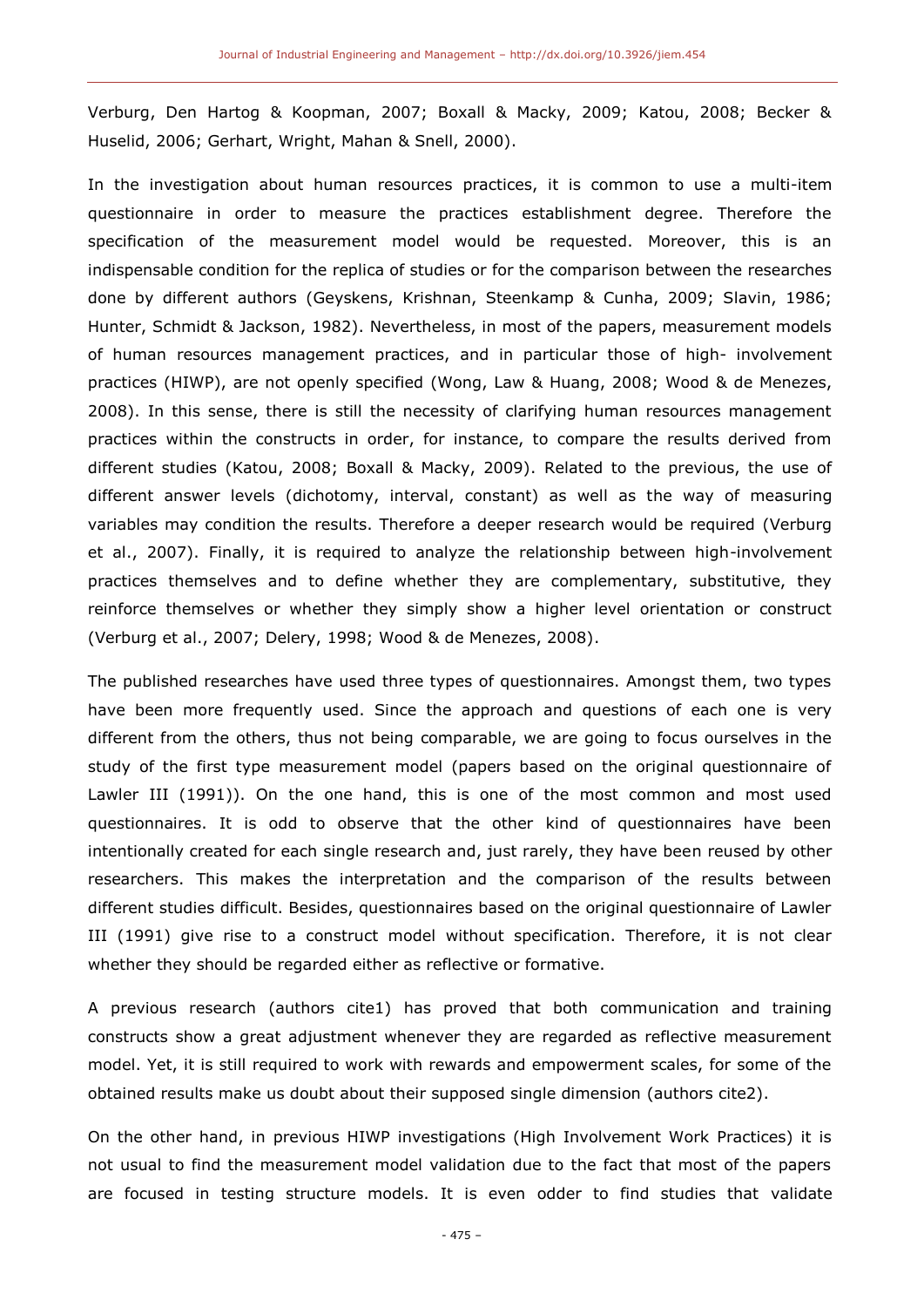measurement models in different samples, for most of the authors build their own questionnaire, which is not further used in other investigations.

Our investigation will be focused on proving if we can validate first level reflective measurement models in both rewards and empowerment scales. Using a confirmatory factorial analyses, we will also check two models based on the literature (Lawler III, Mohrman, & Ledford, 1998; Wood & de Menezes, 2008). For this purpose, we will use data coming from both Spanish (1997) and USA samples (1996 and 1999).

## **2. Theoretical Frame**

In academic literature, high-involvement practices (HIWP) have received the following names: high-involvement work practices, high-performance work practices, high-commitment work practices (Guthrie, Spell & Nyamori, 2002; Melian-Gonzalez & Verano-Tacorante, 2004; Lawler III, 1991; Lawler III, 2005; Bayo Moriones & Merino Díaz de Cerio, 2002). In general, all these terms may be considered as synonyms (Melian-Gonzalez & Verano-Tacorante, 2004), and they represent a system of practices that give the employees the skills, information and motivation to participate in the decision-making. As a result, they transform the work force in a source of sustainable and competitive advantage, whenever related practices are used along with the company strategy (Mayson & Barrett, 2006; Guthrie et al., 2002; Guerrero & Barraud-Didier, 2004; Zatzick & Iverson, 2006; Wood & de Menezes, 2008). Furthermore, this kind of programs build a coherent, consistent and reinforced system, in such a way that the global result is higher than the isolated application of any of the practices (Drummond & Stone, 2007).

Depending on the reference author, the list of practices is more or less wide. However, it seems to be a consensus in order to group them in different categories. Most commonly quoted categories match up with those proposed by Lawler III (1991): training, communication, empowerment and rewards (Guerrero & Barraud-Didier, 2004; Lin, 2006; Combs et al., 2006; Zatzick & Iverson, 2006). Together with them, some researchers have included other categories such as personnel selection innovative practices, performance evaluation and internal promotion (Camelo, Martin, Romero, & Valle, 2004; Wood & de Menezes, 2008; Drummond & Stone, 2007). Nevertheless, only the four original categories (Table 1) have been borne in mind by almost all the authors that have done research into this subject, as high-involvement ones (Guerrero & Barraud-Didier, 2004; Wood & de Menezes, 2008).

The first order measurement model for "communication" and "training" constructs, has been validated in a previous work of the authors (authors cite 1). Convergent validity test were acceptable (normed chi2 <5; CFI,IFI,MFI,GFI>0.90, Cronbach  $\alpha$ > 0.77; Compound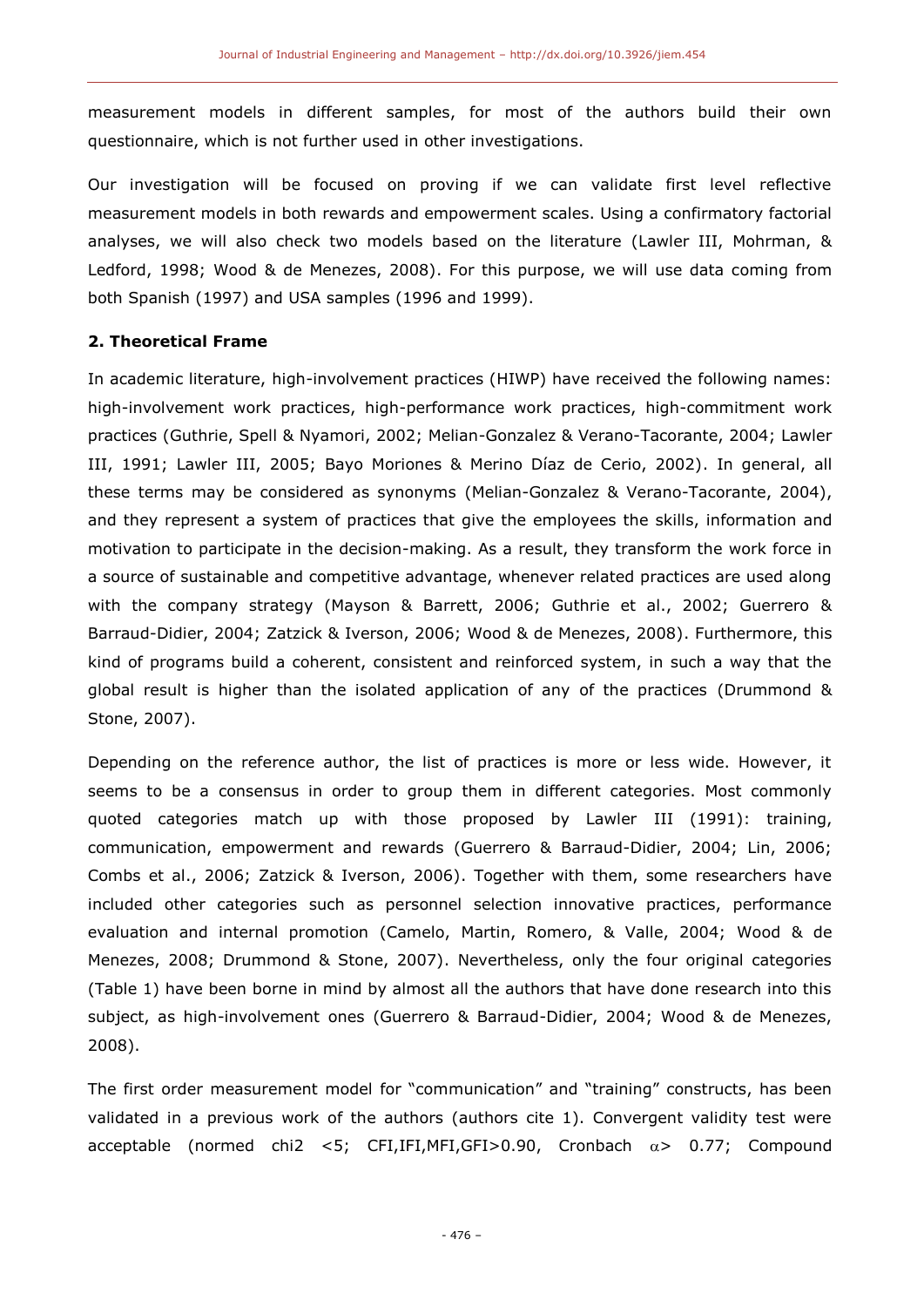Reliability>0.77 Extracted Variance>0.40). Therefore in this paper we are going to focus on rewards and empowerment practices.

| Construct     | Definition                                                                                                                                                                                                                             |
|---------------|----------------------------------------------------------------------------------------------------------------------------------------------------------------------------------------------------------------------------------------|
| Communication | Type of information which is usually shared with the operators so that they can participate in the<br>decisions related either to the success of their field of work or to that of the company's.                                      |
| Training      | Systematic and formal training offered to operators in the last three years, and in different skills for<br>the commitment of the workers and for the development of systems such as the global quality<br>management or similar ones. |
| Rewards       | Use of programs or reward systems that tend to support the involvement of operators.                                                                                                                                                   |
| Empowerment   | Programs or organizational changes that allow to shift the decision-making or the power towards<br>the workers.                                                                                                                        |

Table 1. Categories that make up high-involvement practices (Lawler III, 1991; Lawler III et al., 1998) In order to measure the degree of use of high-involvement practices related to rewards and empowerment, different questionnaires have been used.

Some authors (Marin-Garcia, 2002; Coye & Belohlav, 1995; Guerrero & Barraud-Didier, 2004; Marin-Garcia, Bonavia & Miralles Insa, 2008; Benson et al., 2006; Lawler III, 2005; Yu, Finegold, Lawler III & Cochran, 2000) use a questionnaire derived from that of Lawler et al. (1991). In these, from now on we will call them Type A, the degree of use of different highinvolvement programs is questioned. All programs are mostly the same in these researches. Each question is answered in 5 o 7 levels, depending on the percentage of employees that take part in such programs (0%; 1-20%;…; 81-99%; 100%). These items are grouped either in 2 constructs (rewards and empowerment) or in 4 (performance reward systems, employee involvement supportive rewards systems, parallel power sharing and work redesign practices). In Table 2 we describe the structure of these constructs. Models 1a and 1b include all rewards and empowerment items in a single factor, whereas models 2a, 2b, 2c and 2d divide their items in two rewards and two empowerment dimensions (Lawler III et al., 1998). All of them represent first order models. Alternative models where the two dimensions of each of the 2 models would be grouped in a second order factor, could also be considered. However, in such a case, it would be necessary that models 2a, 2b, 2c and 2d had a good fit.

Within this type A we can also include those studies which ask for the degree of use of programs, even though they only ask about a small part of the programs in table 2 (and not always about the same) or even the answer levels are either dichotomy scales (use/do not use or yes/no) or a likert scale with 5 or more answer levels (from "not implemented/totally disagree" to "completely implemented/totally agree") (Melian-Gonzalez & Verano-Tacorante, 2004; Zatzick & Iverson, 2006; Barrett & Mayson, 2007; Zacharatos, Barling, & Iverson, 2005; Yang, 2006; Datta, Guthrie, & Wright, 2005; Bou & Beltran, 2005; Combs et al., 2006; Wood, Holman & Stride, 2006; Wood & de Menezes, 2008; Guthrie et al., 2009).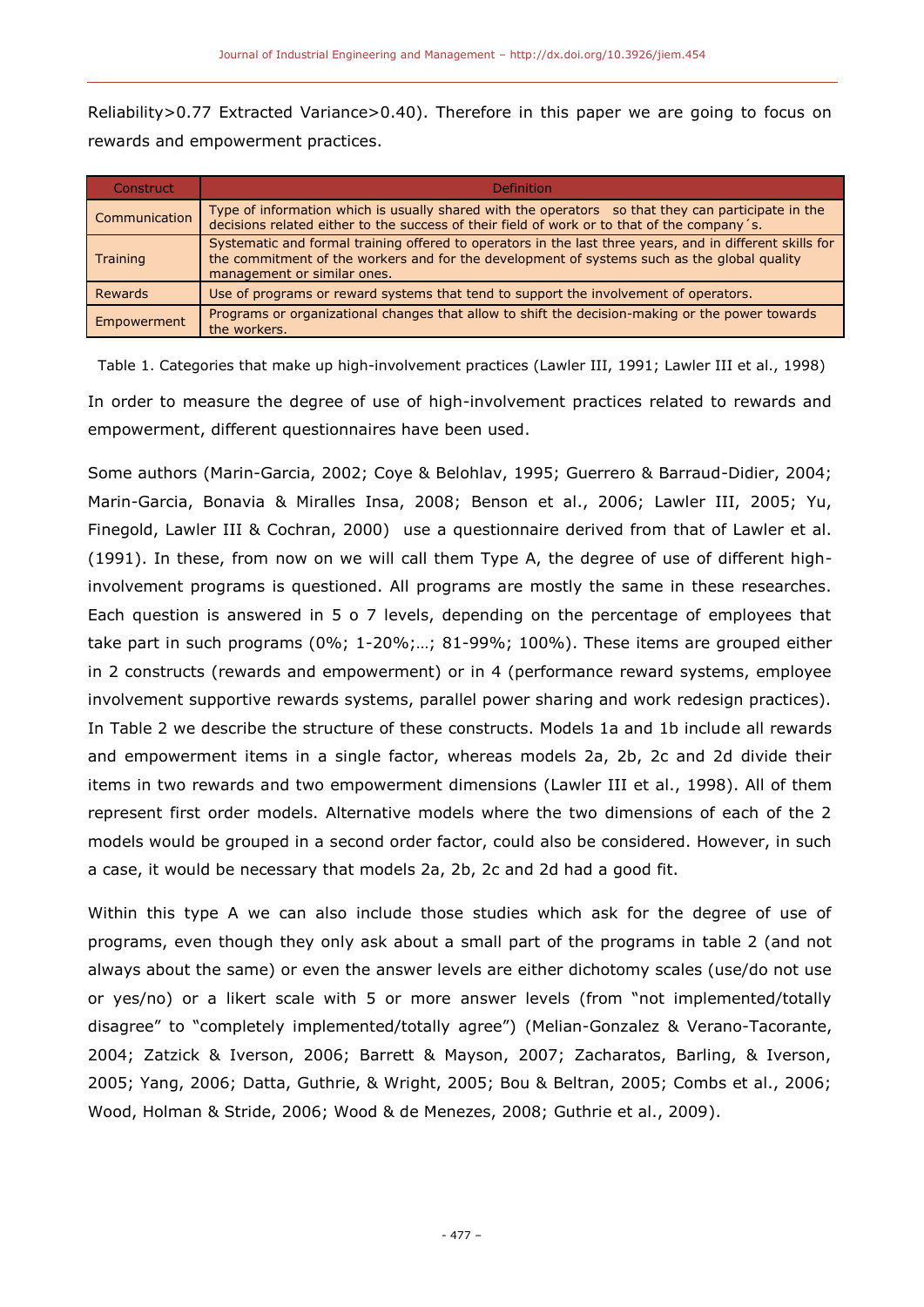| Models 1                                 | Models 2                                         | Questionnaire question                                                                                                                                                                                                                                                                                         | Code              |  |  |  |
|------------------------------------------|--------------------------------------------------|----------------------------------------------------------------------------------------------------------------------------------------------------------------------------------------------------------------------------------------------------------------------------------------------------------------|-------------------|--|--|--|
| <b>Rewards</b><br>(Model 1a)             | Employee<br>involvement<br>supportive<br>rewards | Complements for skills or knowledge: the employee earns the<br>basic wage plus an additional quantity depending on the<br>amount of different posts he/she can perform or on his/her<br>level of training.                                                                                                     | Rem <sub>2</sub>  |  |  |  |
|                                          | systems-<br>(Model 2a)                           | Flexible remuneration: the employee decides how he/she wants<br>to receive the salary. Common alternatives are: in cash, by<br>means of training courses, travels, social benefits, additional<br>holidaysThe worker does not decide his/her salary, but has<br>got full autonomy to decide how to receive it. | Rem <sub>9</sub>  |  |  |  |
|                                          |                                                  | Employment security: company policy or special clauses in<br>contracts to avoid dismissals.                                                                                                                                                                                                                    | Rem10             |  |  |  |
|                                          | Performance<br>reward                            | Share-out of company benefits: distribution of a part of the<br>company benefits between the employees.                                                                                                                                                                                                        | Rem <sub>3</sub>  |  |  |  |
|                                          | systems-<br>(Model 2b)                           | Share-out of gains coming from suggestions (Gain sharing,<br>Scanlon): a part of the savings or the gains in productivity,<br>quality, or costs stemming from the suggestion of an employee<br>or group of employees, is shared between those who made that<br>proposal.                                       | Rem4              |  |  |  |
|                                          |                                                  | Complement for the achievement of individual goals: an<br>additional quantity is added to the basic wage for the obtaining<br>of some short or long-term objectives or goals.                                                                                                                                  | Rem <sub>5</sub>  |  |  |  |
|                                          |                                                  | Complement for the achievement of group goals: an additional<br>quantity is added to the basic wage of the operators of a group<br>once they have achieved the group objectives or goals                                                                                                                       | Rem6              |  |  |  |
|                                          |                                                  | Non-Economic rewards linked to performance: Greetings,<br>company rewards, employee of the year                                                                                                                                                                                                                | Rem <sub>7</sub>  |  |  |  |
|                                          |                                                  | Participation in the company capital: the employee receives as<br>a part of the salary a certain amount of shares or participations<br>in the company capital.                                                                                                                                                 | Rem8              |  |  |  |
| Empowerm<br>ent (Model<br>1 <sub>b</sub> | Parallel<br>power<br>sharing                     | Individual proposals: procedures that encourage employees to<br>propose suggestions to improve the process or the labor<br>environment.                                                                                                                                                                        | Part1             |  |  |  |
|                                          | (Model 2c)                                       | Opinion polls: the company gathers motivation, satisfaction,<br>necessities, or training levels as well as employee expectations<br>data                                                                                                                                                                       | Part <sub>2</sub> |  |  |  |
|                                          |                                                  | Opinion polls: the company gathers motivation, satisfaction,<br>necessities, or training levels as well as employee expectations<br>data                                                                                                                                                                       | Part4             |  |  |  |
|                                          |                                                  | Alternative groups to the quality circles: groups to propose<br>suggestions. They can be formed by staff from different<br>departments or levels of leadership, as well as with wider fields<br>of work than those of the quality circles.                                                                     | Part <sub>5</sub> |  |  |  |
|                                          | Work<br>redesign<br>practices -<br>(Model 2d)    | Enrichment or redefinition of job positions: the company<br>modifies the characteristics of job posts in order to increase<br>productivity and employee satisfaction, thus adding a wider<br>variety of tasks, autonomy, self-identity with the tasks,<br>responsibility, sense, more versatile tasks.         |                   |  |  |  |
|                                          |                                                  | Autonomous or half-autonomous groups of work: they are also<br>called teams of work, The group is responsible of the product or<br>of a part of it, with a high autonomy level in the operative<br>decisions assumed by the own employees.                                                                     | Part8             |  |  |  |
|                                          |                                                  | Mini-companies: a part of the company works as an<br>independent business unit, creating its own goods or services<br>and with a high degree of autonomy.                                                                                                                                                      | Part7             |  |  |  |

Table 2. Rewards and Empowerment Constructs and dimensions in Type A questionnaires (Lawler III et

al., 1998)

In table 3 we introduce some question examples the way they are formulated in Type A questionnaires.

Some other studies use questionnaires which include questions about conducts or behaviours within the company. These are usually answered showing the frequency with which such behaviours or conducts occur in 5 or more levels (from totally agree to totally disagree)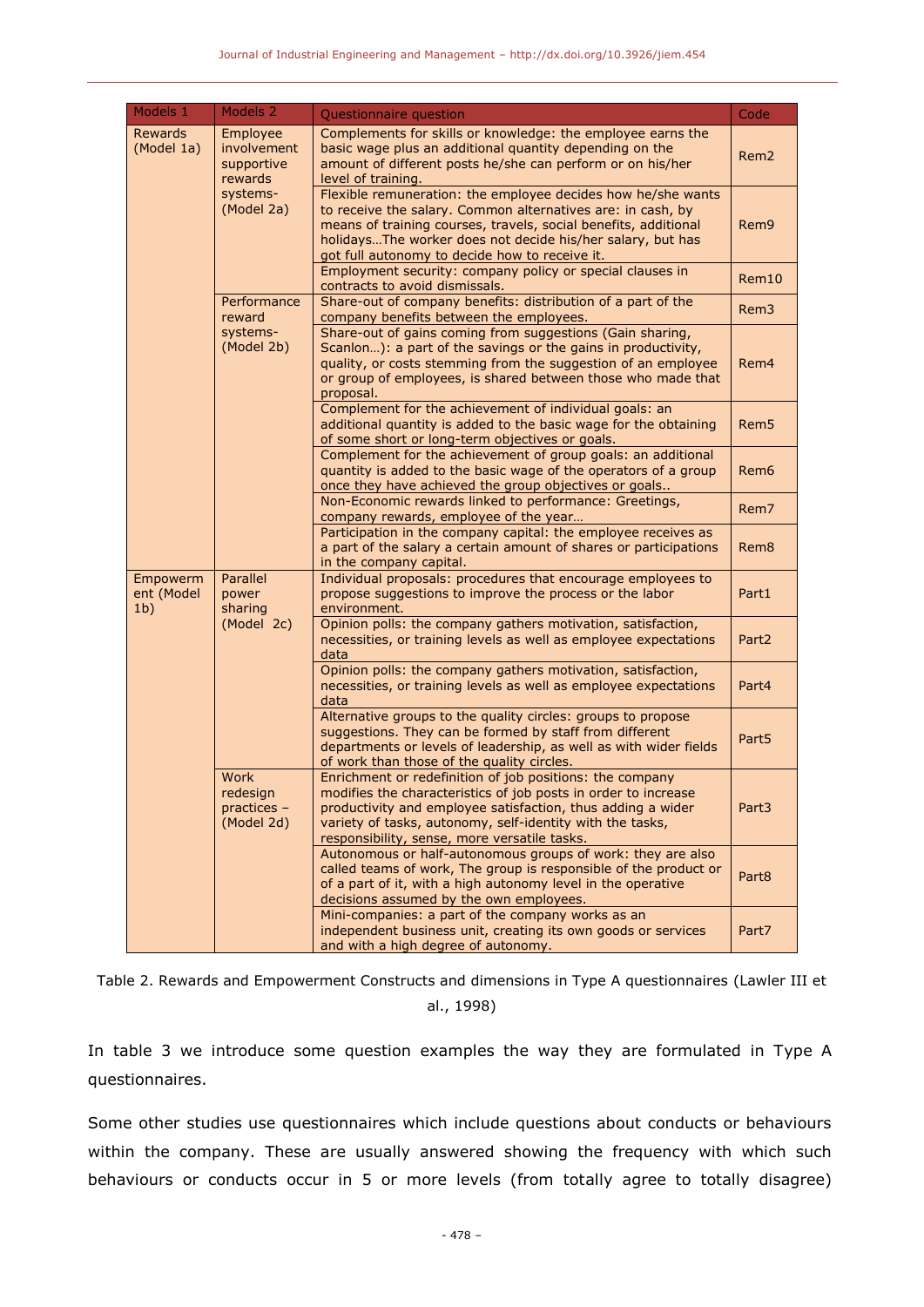(Schroeder & Flynn, 2001; Kaya, 2006; Vandenberg, Richardson, & .Eastman, 1999; Bayo Moriones & Merino Díaz de Cerio, 2002; Ooi, Arumugam, Safa, & Bakar, 2007; Wood, Stride, Wall, & Clegg C.W., 2004). We will designate these kind of questionnaires Type B ones. A variant of these questionnaires also uses 3-5 answer levels (from beginner to expert) which describe the characteristics that should be fulfilled in order to mark each of the levels (Jackson & Dyer, 1998). These questionnaires have principally a reflective focus in their item approach.

| Author                    | <b>Ouestions</b>                                                                                                                                                                       | Answer levels                                                            |
|---------------------------|----------------------------------------------------------------------------------------------------------------------------------------------------------------------------------------|--------------------------------------------------------------------------|
| (Barrett & Mayson, 2007)  | As an employer do you offer bonuses or<br>incentives to reward<br>performance?                                                                                                         | Yes/No                                                                   |
| (Guthrie et al., 2009)    | What proportion of your employees are<br>involved in programs designed to elicit<br>participation and employee input (e.g.,<br>quality circles, problem-solving or similar<br>groups)? | Five-point Likert scales<br>The article does not describe<br>the scales. |
| (Lawler III et al., 1998) | About how many employees are covered<br>by or are eligible for a pay/reward<br>system with all-salaried pay systems?                                                                   | Seven-point Likert scales<br>$(0\%; 1-20\%; \ldots; 81-99\%;$<br>$100\%$ |
| (Lawler III et al., 1998) | About how many of your corporation's<br>employees are currently involved<br>Suggestion system programs?                                                                                | Seven-point Likert scales<br>$(0\%; 1-20\%; \ldots; 81-99\%;$<br>$100\%$ |

#### Table 3. Question samples from type A questionnaires

In table 4 we introduce some question examples from type B questionnaires.

| Author                       | <b>Ouestions</b>                                                                                               | <b>Answer Levels</b>                                                            |
|------------------------------|----------------------------------------------------------------------------------------------------------------|---------------------------------------------------------------------------------|
| (Kaya, 2006)                 | Our reward system really recognizes the<br>people who contribute the most to our<br>firm                       | Five-point Likert scales<br>1 Totally disagree5 Totally<br>agree                |
| (Vandenberg et al.,<br>1999) | For the most part I am encouraged to<br>participate in and make decisions that<br>affect day-to-day activities | <b>Four-point Likert scales</b><br>The article does not describe<br>the scales. |

## Tabla 4. Question samples from type B questionnaires

Finally, we have just found a single publication (Lawler III et al., 1998) where the questionnaire has been organised following a level of profiles grouped in different exclusive categories. These categories denote either different approaches or different degree of development of high-involvement practices, and the polled chooses to place himself or herself in one of the focuses. For us, this would be Type C. In table 5 a Type C questionnaire sample is introduced. Other authors(Appelbaum & Batt, 1994; Macy & Izumi, 1993; Ichniowski & Shaw, 1999; Wood & de Menezes, 2008) follow an alternative procedure and make different questions (similar to those of type A questionnaires) in order to, afterwards, group the companies in clusters depending on their profile resemblance.

From these three types of questionnaires, the two first ones (Type A and Type B) are those most frequently used. Type B questionnaires, even though they do not clearly state constructs model, they present some item types that make us think about a latent reflective model. However, Type A questionnaires give rise to non specific construct model. Therefore, they could be regarded either as reflective or formative. In spite of this possible double nature, all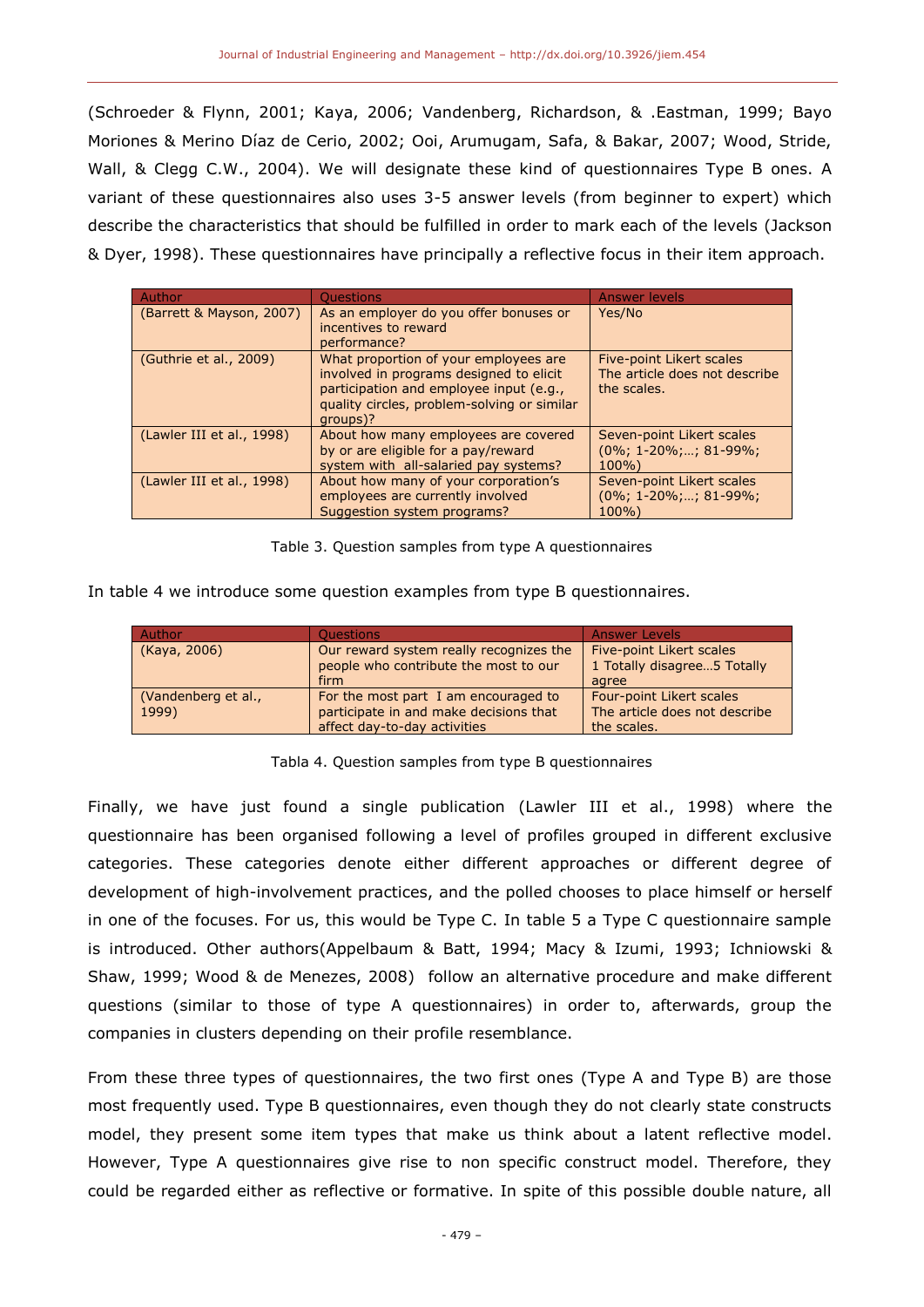reference studies consider empowerment and rewards scales as reflective ones (Wood & de Menezes, 2008). Not a single study has made this evaluation obvious. Nevertheless, all of them inform about Cronbach  $\alpha$  (table 6), or about the results of the exploratory factorial analysis with main components as the scale reliability. This is the irrefutable sign that the scales arte being viewed as reflective (Roberts & Hirsch, 2005).

Approximately what percent of your corporation´s employees are in units in which each of the following patterns of employee involvement practice is predominant? Please allocate 100% in answering 1-5. 1. **None**. No significant employee involvement exists in these parts of the corporation 2. **Improvement Teams**. Employee involvement focuses on special groups that are responsible for recommending improvements to management. These groups may be participation groups, quality circles… 3. **Job involvement**. Employee involvement focuses on creating work designs that are highly motivating, such as self-managing teams. Training focuses on job specific skills and/or team functioning... 4. **Business involvement**. Employees are involved heavily in the management of the business. Improvement teams and job involvement approaches may be used as part of this strategy… 5. **Other form of involvement**. Employee involvement approaches not described by 2, 3 or 4.

| Categories     | (Benson et al.,<br>2006) |       | (Coye &<br>Belohlav,<br>1995 |              | (Guerrero &<br>Barraud-Didier,<br>2004) |       | (authors cite 1) |       |  |
|----------------|--------------------------|-------|------------------------------|--------------|-----------------------------------------|-------|------------------|-------|--|
|                | Items.                   | Alpha | Items                        | <b>Alpha</b> | Items                                   | Alpha |                  | Alpha |  |
| Empowerment    |                          | 0.71  | 4                            | 0.62         | 0.83                                    |       |                  | 0.74  |  |
| <b>Rewards</b> | $\overline{\phantom{0}}$ | 0.60  | $\overline{\phantom{0}}$     | 0.51         | -                                       | 0.81  |                  | 0.65  |  |

Tabla 6. Scale validation of type A questionnaires

## **3. Goals**

In spite of the general supposition that Type A questionnaires rewards and empowerment scales are reflective, the measurement model has only been validated after confirmatory factorial analysis in one single paper (Yu et al., 2000). In it, we can observe that the used measurement model does not show a proper adjustment of the gathered data from different USA companies, where it is difficult to consider empowerment and rewards constructs as single dimensioned, and even more complicated to consider a second order latent factor that represents HIWP. However, it seems that in the sample from China, both rewards and empowerment are well adjusted as single dimension constructs (the factorial charges of the items in each dimension are significant, and most of them above 0.60).

In this research, in which we join ourselves to the traditional interpretation of scales as reflective, we can propose different first order measurement models (figures 1 to 6). Models 1a and 1b associate all rewards items to a factor and those of empowerment to another one (Coye & Belohlav, 1995; Guerrero & Barraud-Didier, 2004; Benson et al., 2006; Yu et al., 2000). Models 2a, 2b, 2c and 2d create two first order factors, both for rewards as for empowerment, following the structure in table 2 (Lawler III et al., 1998).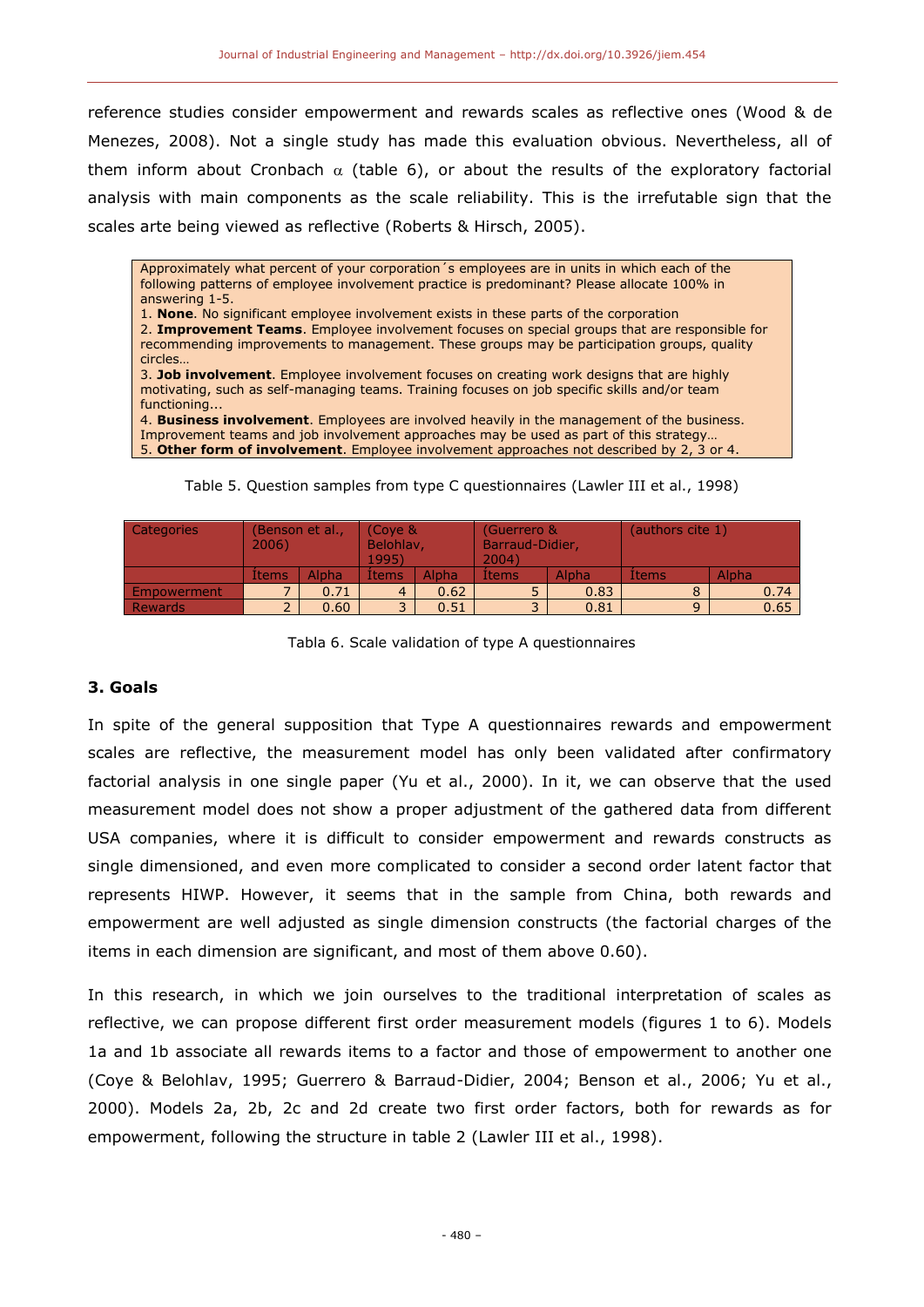



Figure 1. Model 1a – RewardsFigure 2. Model 1b – Empowerment









Figure 3. Model 2a - Rewards Figure 4. Model 2b - Rewards



Figure 5. Model 2c - Empowerment Figure 6. Model 2d - Empowerment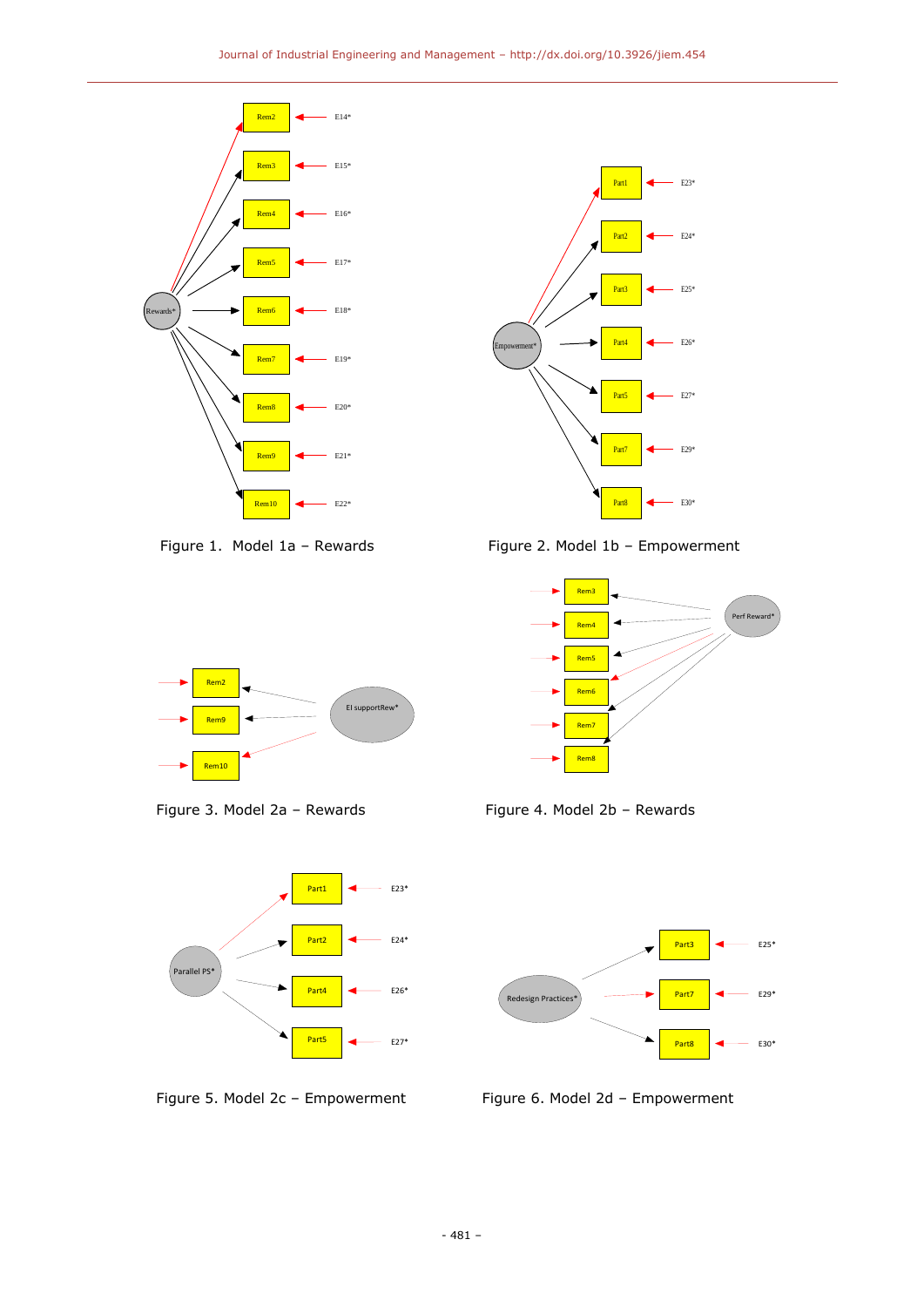The goals of our research are:

- Verify whether any of the proposed measurement models is validated by a confirmatory analysis of data coming from different countries and years samples.
- Provided the previous objective is not fulfilled, propose a measurement model for rewards and empowerment constructs.

# **4. Methodology**

The measurement model has taken into account that each indicator is linked to a single construct and we will use a confirmatory modelization strategy. In this strategy we stem from a single model where every relationship is clearly established, and we check whether the model adjusts to data (Hair, Anderson, Tatham & Black, 1999). In first instance, we have verified the significance of all the factorial charges of the indicators that compose the scale, whose values should be above 0.6 (Hair et al., 1999; Bagozzi, 1994). Convergent validity has been checked by using four different criterions. The first of them is that, at least 4 amongst the 7 goodness fit statistics of the model are appropriate (table 7). In second place, we have verified whether compound internal reliability is above 0.7 (Hair et al., 1999). In third instance we have verified that Cronbach  $\alpha$  values are above 0.7 (Lin, 2006; Hair et al., 1999; Tari, Molina & Castejón, 2007), and as a fourth criterion we have contrasted whether the extracted variance is above 40% (Hair et al., 1999). We will assume that the proposed measurement models have convergent validity whenever they fulfill two or more of these four criterions.

We have checked the discriminant validity by means of the test of the extracted variance versus the squared correlations (Fornell & Larcker, 1981), as well as by the correlations confidence interval (Anderson & Gerbing, 1988).

The analyses have been executed with the method of maximum verisimilitude of the EQS program (Bentler, 2002; Ullman & Bentler, 2004).

| Chi <sub>2</sub><br>significance    | Chi2/Degree<br>of Freedom    | Comparative<br>fit index CFI | <b>Bollen Fit</b><br>index<br>IFI | McDolland<br>Fit index<br><b>MFT</b> | <b>Lisrel Fit</b><br>Index<br><b>GFI</b> | Root mean square<br>error of<br>appproximation<br><b>RMSFA</b> |
|-------------------------------------|------------------------------|------------------------------|-----------------------------------|--------------------------------------|------------------------------------------|----------------------------------------------------------------|
| $> 0.05$ (safer<br>if above $0.1$ ) | $<$ 3 (maximum<br>reach $5)$ | >0.90                        | >0.90                             | >0.90                                | >0.85                                    | $< 0.08$ (maximum<br>reach $0.10$ )                            |

Table 7. Suitable values for satisfactory adjustment of the model (Tari et al., 2007; Sila, 2007; Hair, Anderson, Tatham, & Black, 1995; Ullman & Bentler, 2004; Spreitzer, 1995)

If any of the predicted models were note validated by the confirmatory factorial analyses, and in order to propose an alternative measurement model to the traditional one, we would use the exploratory factorial analyses with the method of main components and maximum verisimilitude, as well as factors extraction with eigen values above 1 and varimax Kaiser orthogonal rotation. For the assignment of items to factors, we use the criterion that the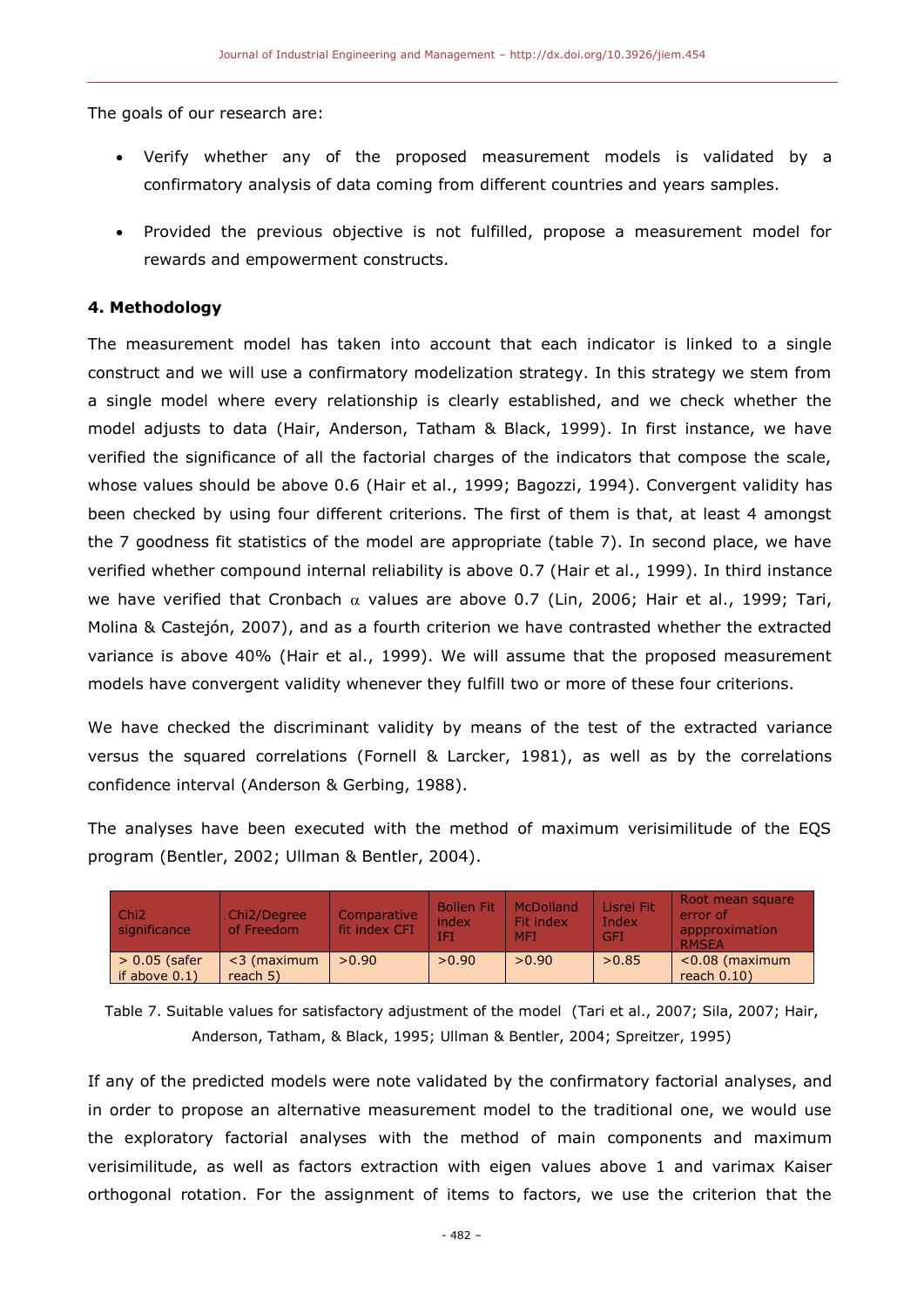factorial loads are above 0.3 in a single factor, and that the difference between loads of the assigned factor, as well as the rest of factors, are above 0.3 (Hair et al., 1999).

#### **4.1. Scales**

For the USA sample, they have used the questionnaire developed by et al.(1998). For the Spanish one, the Spanish version of that same questionnaire was used (Marin-Garcia, 2002; Marin-Garcia et al., 2008). Those polled people were asked to evaluate the degree in which each of the high-involvement practices were being used at their sites. Each one of the variables was measured using a scale from 1 to 7 with the following equivalencies: 1 (0% of the employees take part in these activities or programs), 2 (1%-20%), 3 (21%-40%), 4 (41%-60%), 5 (61%-80%), 6 (81%-99%), 7(100% of employees). Afterwards, the answers were recodified creating a scale from 1 (0%-20%) to 5 (81%-100%) in order to have equal range intervals. In the questionnaire, 9 rewards programs as well as 7 empowerment programs (table 2) have been included.

# **4.2. Sample description**

We have used the data coming from field studies done in USA (Lawler III, Mohrman & Benson, 2001; Lawler III et al., 1998) and in Spain (Marin-Garcia et al., 2008).

Spanish data were recorded in 1997 and they come from a random sample of 861 industrial companies from the list of Production Promotion, which includes the 2500 biggest Spanish companies (from those, 1259 were industrial establishments). The number of answers received was of 105 (12% answer rate). From these, 63% came from the human resources manager and the remaining 37% from other high level directors.

USA data were gathered from Fortune 1000 list, which represents the biggest companies of the country. In the survey from 1999, 143 answers were received (15% answer rate). Approximately half of them came from industrial companies and the rest from service companies. From all the answers, 44% came from the human resources manager, and the remaining 66% from other high level directors. In that from 1996, 212 replies were recorded (22% answer rate). Roughly, half were production companies and the rest service ones. From these answers 45% came from HR directors and the remaining 65% from high level directors.

## **5. Results, analyses and discussion**

In tables 8 and 9, we present the descriptive statistics of the values of both rewards and empowerment practices variables in the three data samples. We can observe how USA data maintain a certain similitude in the degree of use of empowerment and rewards programs in the two sets of years. However, we can also appreciate how some of the programs slightly increase in their level of use, whereas some of them decrease. Nevertheless, the degree of use of rewards programs in Spain is very different from that of USA (some programs are more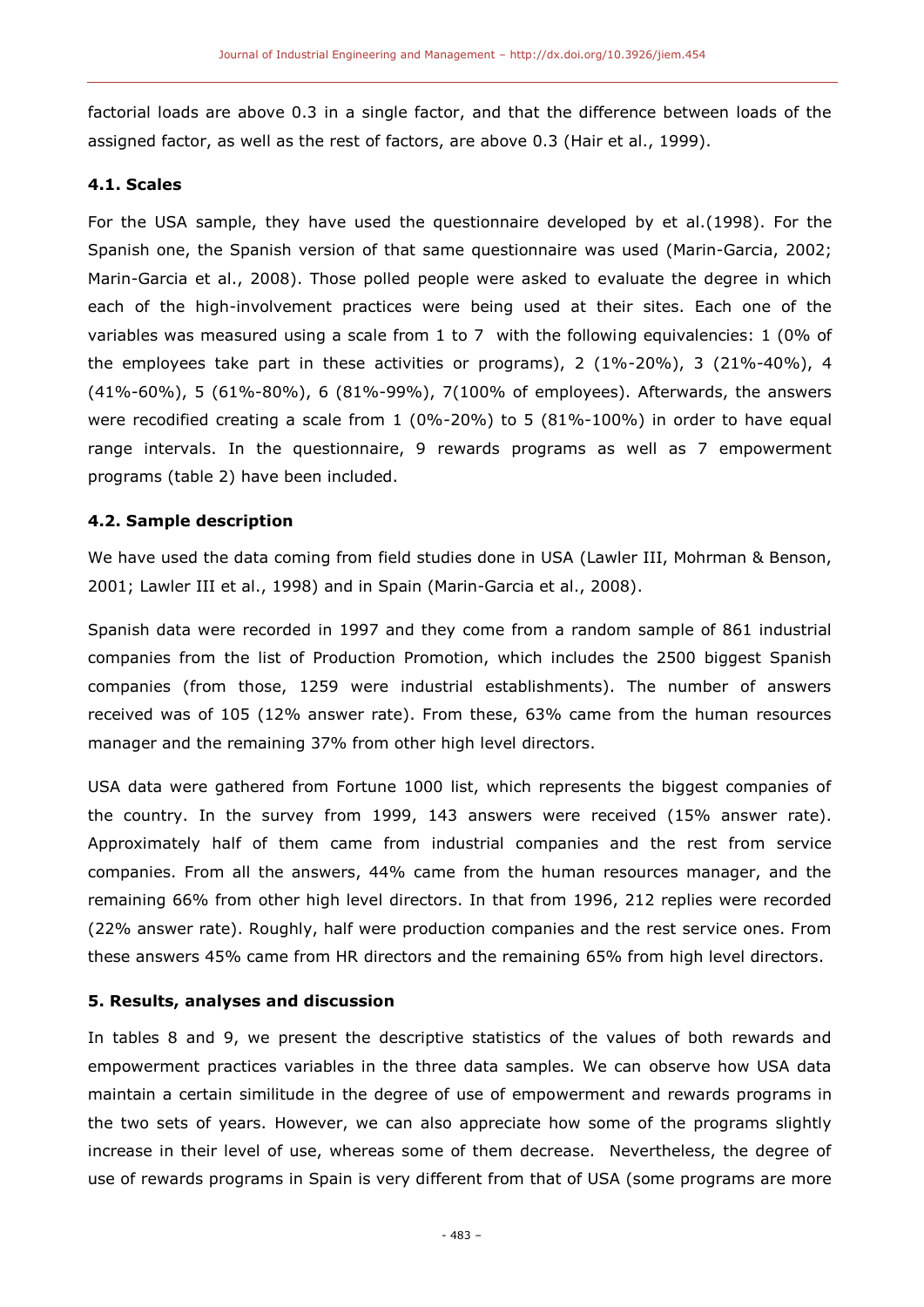used in Spain and others in USA). Moreover, empowerment programs in Spain, except in quality circles and work enrichment, are less used than in USA.

|                  |         | <b>Spain 1997</b>                   |     |         | <b>USA 1996</b>                     |     | <b>USA 1999</b> |                                     |     |  |
|------------------|---------|-------------------------------------|-----|---------|-------------------------------------|-----|-----------------|-------------------------------------|-----|--|
| Item code        | Average | <b>Standard</b><br><b>Deviation</b> | N   | Average | <b>Standard</b><br><b>Deviation</b> | N   | Average         | <b>Standard</b><br><b>Deviation</b> | N   |  |
| Rem <sub>2</sub> | 2.28    | 1.661                               | 105 | 1,40    | 0,925                               | 209 | 1,33            | 0,716                               | 139 |  |
| Rem <sub>3</sub> | 1.55    | 1.315                               | 105 | 2.70    | 1.829                               | 211 | 2.55            | 1.748                               | 140 |  |
| Rem <sub>4</sub> | 1.52    | 1.202                               | 105 | 1.40    | 1.023                               | 210 | 1.53            | 1.166                               | 140 |  |
| Rem <sub>5</sub> | 1.97    | 1.404                               | 105 | 2.19    | 1.405                               | 209 | 2.39            | 1.397                               | 140 |  |
| Rem <sub>6</sub> | 1.80    | 1.403                               | 105 | 1.82    | 1.263                               | 206 | 2.12            | 1.472                               | 139 |  |
| Rem <sub>7</sub> | 1.72    | 1.411                               | 105 | 3.31    | 1.595                               | 212 | 3.64            | 1.599                               | 142 |  |
| Rem <sub>8</sub> | 1.18    | 0.782                               | 105 | 3.13    | 1.904                               | 208 | 3.15            | 1.866                               | 140 |  |
| Rem <sub>9</sub> | 1.33    | 0.967                               | 105 | 3.10    | 1.868                               | 205 | 3.34            | 1.847                               | 141 |  |
| Rem10            | 2.26    | 1.824                               | 105 | 1.58    | 1.274                               | 210 | 1.49            | 1.193                               | 141 |  |

#### Table 8. Rewards Practices

| <b>Item</b>       |         | <b>Spain 1997</b>                   |     |         | <b>USA 1996</b>                     |     | <b>USA 1999</b> |                                     |     |  |
|-------------------|---------|-------------------------------------|-----|---------|-------------------------------------|-----|-----------------|-------------------------------------|-----|--|
| code              | Average | <b>Standard</b><br><b>Deviation</b> | N   | Average | <b>Standard</b><br><b>Deviation</b> | N   | Average         | <b>Standard</b><br><b>Deviation</b> | N   |  |
| Part1             | 2.25    | 1.680                               | 105 | 2.49    | 1.590                               | 210 | 2.56            | 1.610                               | 141 |  |
| Part <sub>2</sub> | 1.72    | 1.334                               | 105 | 3.38    | 1.702                               | 210 | 3.56            | 1.646                               | 140 |  |
| Part <sub>3</sub> | 1.89    | 1.287                               | 105 | 1.94    | 1.073                               | 208 | 1.77            | 1.096                               | 142 |  |
| Part4             | 1.99    | 1.369                               | 105 | 1.52    | 0.941                               | 209 | 1.36            | 0.749                               | 141 |  |
| Part <sub>5</sub> | 2.04    | 1.386                               | 105 | 2.36    | 1.337                               | 209 | 2.20            | 1.240                               | 139 |  |
| Part7             | 1.22    | 0.832                               | 105 | 1.46    | 0.957                               | 211 | 1.43            | 0.938                               | 140 |  |
| Part <sub>8</sub> | 1.30    | 0.878                               | 105 | 1.47    | 0.855                               | 209 | 1.44            | 0.838                               | 142 |  |

#### Table 9. Empowerment Practices

Once the corresponding analyses were done, the estimations of the factorial loads were significant. But most of the times, their values were below 0.6. In table 10, we present the results of the confirmatory factorial analysis of model 1a, 1b, 2a, 2b, 2c and 2d, for all three sets of data (Spain 97, USA 96 and USA 99). We can observe that, excepting 1b model for Spain 97 sample, the proposed models do not pass convergent validity tests. Even though some of the models present adjustment statistics globally good in some of the samples (even model 2c has very good adjustment values for all three samples), practically most of them have an insufficient Cronbach  $\alpha$ , most of them do not pass compound reliability test, and none of them have and acceptable extracted variance. The only one that fulfills the requirement of simultaneously passing two validity criterions is model 1b in the Spanish sample. In this case, we have performed discriminant validity tests. Even confidence interval tests is passed  $(p=0.653, S.D.=0.176)$ , explained variance test has been failed because the squared correlation between rewards and empowerment scales (0.426) goes highly beyond the extracted variance of each one of the two scales (0.17; 0.28).

To sum up, none of the possible suggested models in literature have completely passed the measurement model validity test. On the other hand, we have observed that factorial loads in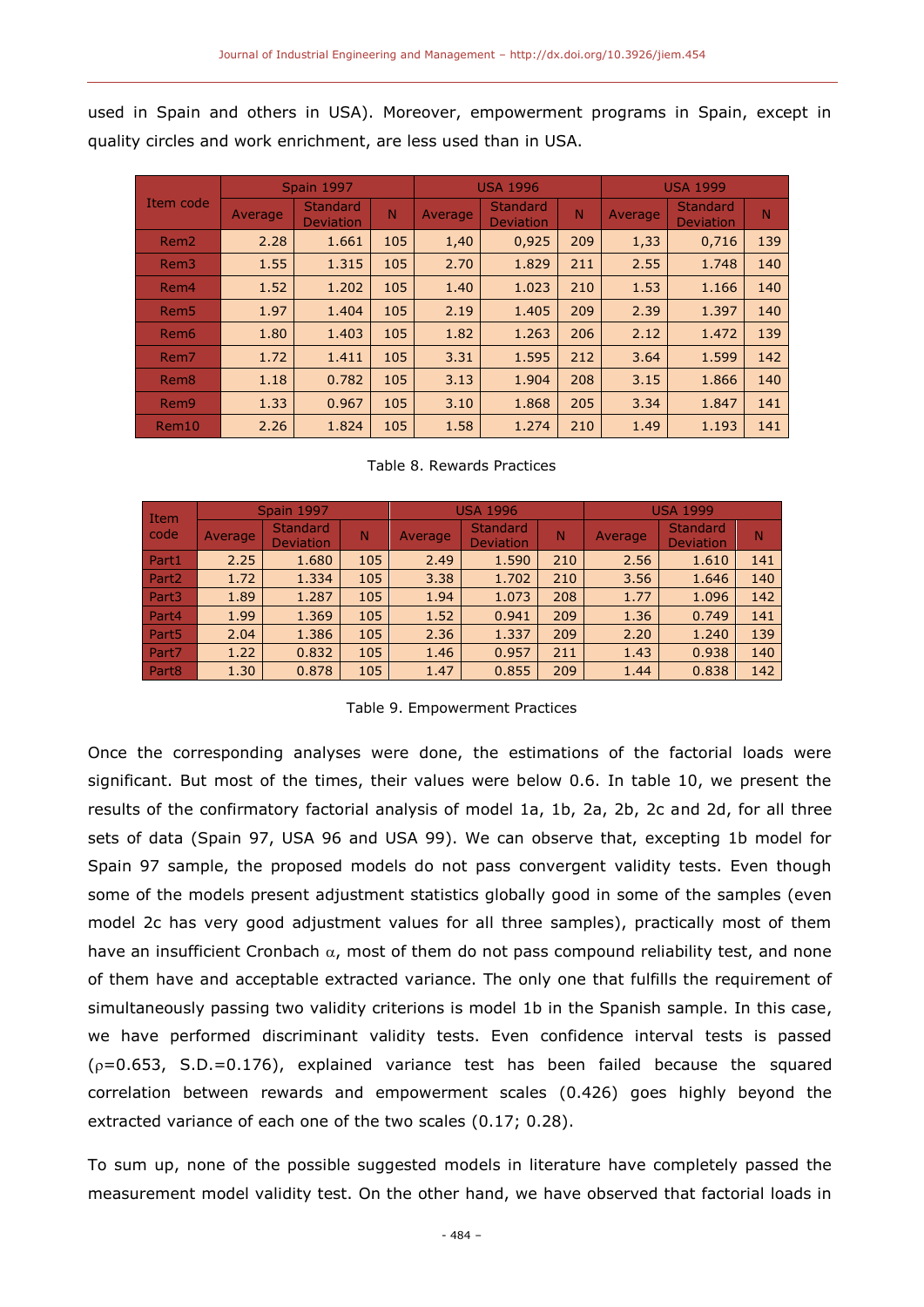each of the analyzed samples are very different from one another and within a same model. That is to say, an additional problem, which is the lack of metrical invariance of the measurement models in the analyzed samples, appears (Steenkamp & Baumgartner, 1998; Vandenberg & Lance, 2000). It seems us interesting to highlight that the lack of metrical invariance is not only produced by comparing American samples with Spanish ones. It also occurs between the two American samples that have been obtained by the same group of researchers, with the same questionnaire and within a similar context.

| Model                         | Chi <sub>2</sub> | Chi2/ | <b>CFI</b> | <b>IFI</b> | <b>MFI</b> | <b>GFI</b> | <b>RMSEA</b> | $\alpha$ | <b>Reliability</b> | <b>Extracted</b> | No. Of fulfilled        |
|-------------------------------|------------------|-------|------------|------------|------------|------------|--------------|----------|--------------------|------------------|-------------------------|
|                               | signif           | d.f.  |            |            |            |            |              | Cronbach |                    | variance         | criterions <sup>a</sup> |
| $1a - ESP$ 97                 | .000             | 2.32  | .64        | .668       | .843       | .887       | .113         | .649     | .656               | .17              | (2)0                    |
| 1a - USA 96                   | .002             | 1.95  | .73        | .751       | .941       | .944       | .067         | .447     | .357               | .13              | (4) 1                   |
| 1a - USA 99                   | .153             | 1.27  | .91        | .920       | .974       | .952       | .044         | .580     | .547               | .16              | (7)1                    |
| $1b - ESP$ 97                 | .011             | 2.05  | .88        | .883       | .932       | .929       | .101         | .723     | .726               | .28              | (3) 2                   |
| $1b - USA$ 96                 | .005             | 2.20  | .91        | .914       | .961       | .962       | .076         | .642     | .678               | .25              | (6) 1                   |
| $1b - USA$ 99                 | .001             | 2.51  | .87        | .879       | .929       | .928       | .103         | .654     | .721               | .28              | (3) 1                   |
| $2a - ESP 971$                | .000             | 2.59  | .57        | .603       | .815       | .882       | .124         | .472     | .694               | .23              | (2) 0                   |
| $2a - USA 961$                | .000             | 2.33  | .62        | .652       | .918       | .936       | .080         | .074     | .458               | .15              | (4) 1                   |
| $2a - USA 99^{1,2}$           | .004             | 1.85  | .72        | .742       | .920       | .932       | .077         | .191     | .645               | .21              | (4) 1                   |
| $2b - ESP$ 97                 | .661             | 0.75  | .99        | .999       | .999       | .979       | .000         | .560     | .562               | .20              | (7)1                    |
| $2b - USA$ 96                 | .022             | 2.15  | .85        | .865       | .976       | .971       | .074         | .369     | .445               | .20              | (4) 1                   |
| $2b - USA$ 99                 | .175             | 1.41  | .94        | .947       | .987       | .972       | .054         | .591     | .588               | .21              | (7)1                    |
| $2c - ESP 973$                | .058             | 2.83  | .93        | .938       | .983       | .973       | .133         | .661     | .665               | .33              | (6) 1                   |
| $2c - USA$ 96                 | .617             | 0.00  | .99        | .999       | .999       | .998       | .000         | .487     | .508               | .21              | (7)1                    |
| $2c - USA$ 99                 | .474             | 0.74  | .999       | .999       | .999       | .995       | .000         | .464     | .519               | .22              | (7) 1                   |
| $12d - ESP$ 97 <sup>4,5</sup> | .000             | 4.34  | .636       | .654       | .787       | .865       | .179         | .462     | .741               | .30              | (1) 1                   |
| $2d - USA$ 96                 | .000             | 8.30  | .460       | .479       | .786       | .889       | .186         | .533     | .687               | .24              | (1)0                    |
| $2d - USA$ 99                 | .000.            | 6.94  | .502       | .522       | .747       | .866       | .205         | .616     | .731               | .29              | (1) 1                   |

Table 10. Models adjustment indicators. <sup>a</sup> In between brackets we show how many statistics from column chi2signif to RMSEA fulfill the recommended values in table 7 for the goodness adjustment. If at least, 4 out of the 7 adjustment statistics are appropriate, we will consider that goodness adjustment exists. The other number shows how many of the four global criterions (model adjustment, Cronbach alpha, compound liability and extracted variance) follows the model.

- As scale 2a only has 3 items, we have put scales 2a+2b together for the analysis.
- In order to solve an indetermination problem, we have introduce the mistake (E22) instead of considering it. The used value (1,480) comes from the same model and from the same variable (Rem10) used with USA 96 data.
- Correlation has been added between the factors in order to avoid an specification problem with the variable.
- In order to solve an indetermination problem, we have manually introduced the mistake (E25) instead of supposing it. The used value (0,9495) is the average of USA96 factorial charges (0,935) and USA99 (0,964).
- As scale 2d only has 3 items, we have put scales 2d+2c together for the analysis.

Due to the fact that original model have not been validated, an exploratory factorial analysis was carried out in order to detect if a more appropriate grouping of the items in different scales existed.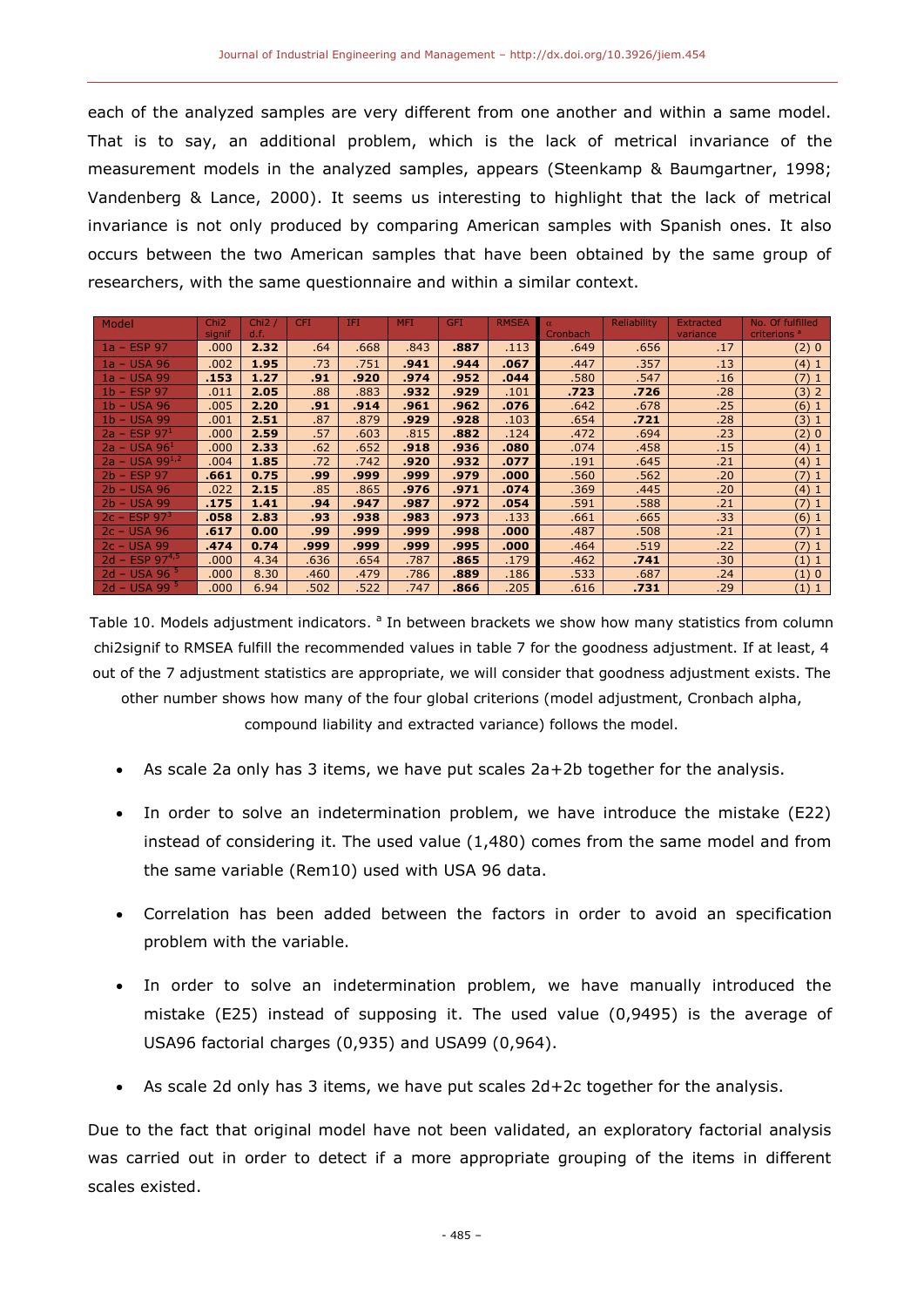With regards to rewards practices (table 11), we can observe that the analysis presents a three factors solution for two out of the three samples and 1 out of four factors for USA96 sample. Moreover it confirms a lack of soundness in adding the same variables around a single factor. At last, both the total extracted variance, and the factorial charges are very low. All this leads us to think that, measurement models derived from these solutions, would present both metrical invariance problems between the different samples and convergent and discriminate validity problems.

|                                          | Spain 97       |                          |       | <b>USA 96</b> | <b>USA 99</b>  |                |                |                |                |                |
|------------------------------------------|----------------|--------------------------|-------|---------------|----------------|----------------|----------------|----------------|----------------|----------------|
| Code                                     | F <sub>1</sub> | F <sub>2</sub>           | F3    | F1            | F <sub>2</sub> | F <sub>3</sub> | F <sub>4</sub> | F <sub>1</sub> | F <sub>2</sub> | F <sub>3</sub> |
| Rem <sub>2</sub>                         | .100           | .224                     | .524  | .078          | .432           | .048           | .003           | .000           | .427           | .048           |
| Rem <sub>3</sub>                         | .028           | .164                     | .004  | .013          | .069           | .067           | .477           | .184           | .101           | .436           |
| Rem4                                     | .487           | .269                     | .004  | .215          | .008           | .359           | .202           | .361           | .102           | .325           |
| Rem <sub>5</sub>                         | .557           | .040                     | .329  | .600          | .020           | .132           | .132           | .535           | .084           | .205           |
| Rem <sub>6</sub>                         | .404           | .079                     | .401  | .594          | .083           | .020           | .007           | .489           | .085           | .021           |
| Rem7                                     | .545           | .163                     | .015  | .250          | .306           | .327           | .073           | .487           | .271           | .077           |
| Rem <sub>8</sub>                         | .068           | .511                     | .050  | .059          | .306           | .327           | .073           | .537           | .053           | .059           |
| Rem <sub>9</sub>                         | .215           | .451                     | .139  | .234          | .098           | .011           | .378           | .473           | .136           | .045           |
| Rem10                                    | .027           | .585                     | .202  | .022          | .013           | .480           | .127           | .013           | .458           | .002           |
| Extracted<br>variance for<br>each factor | 13%            | 12%                      | 10.5% | 11,09%        | 6,79%          | 6,14%          | 6,00%          | 18,28%         | 6,50%          | 4,14%          |
| <b>Total</b><br>extracted<br>variance    | 36.31%         | $\overline{\phantom{0}}$ |       | 30,01%        |                |                |                | 28,91%         |                |                |

Table 11. Exploratory factorial of rewards practices. In bold, those values above .30, that are only higher to that value in a single factor and that differ from more than 0.30 of the charges in other factors for the same variable

|                                          | Spain 97 |                | <b>USA 96</b> |                | <b>USA 99</b> |                |
|------------------------------------------|----------|----------------|---------------|----------------|---------------|----------------|
| Code <sup></sup>                         | F1       | F <sub>2</sub> | F1            | F <sub>2</sub> | F1            | F <sub>2</sub> |
| Part1                                    | .511     | .351           | .382          | .087           | .101          | .364           |
| Part <sub>2</sub>                        | .556     | .237           | .529          | .035           | .007          | .597           |
| Part <sub>3</sub>                        | .372     | .573           | .588          | .324           | .423          | .531           |
| Part4                                    | .492     | .114           | .465          | .142           | .431          | .433           |
| Part <sub>5</sub>                        | .419     | .467           | .481          | .363           | .537          | .317           |
| Part7                                    | .033     | .608           | .104          | .553           | .626          | .023           |
| Part <sub>8</sub>                        | .552     | .020           | .145          | .555           | .667          | .119           |
| Extracted<br>variance for<br>each factor | 20,45%   | 15,84%         | 24,49%        | 5,97           | 28,94%        | 7,83%          |
| <b>Total extracted</b><br>variance       | 36,28%   | -              | 30,46%        | -              | 36,77%        |                |

Tabla 12. Exploratory factorial of empowerment practices. In bold, those values above .30, that are only higher to that value in a single factor and that differ from more than 0.30 of the charges in other factors for the same variable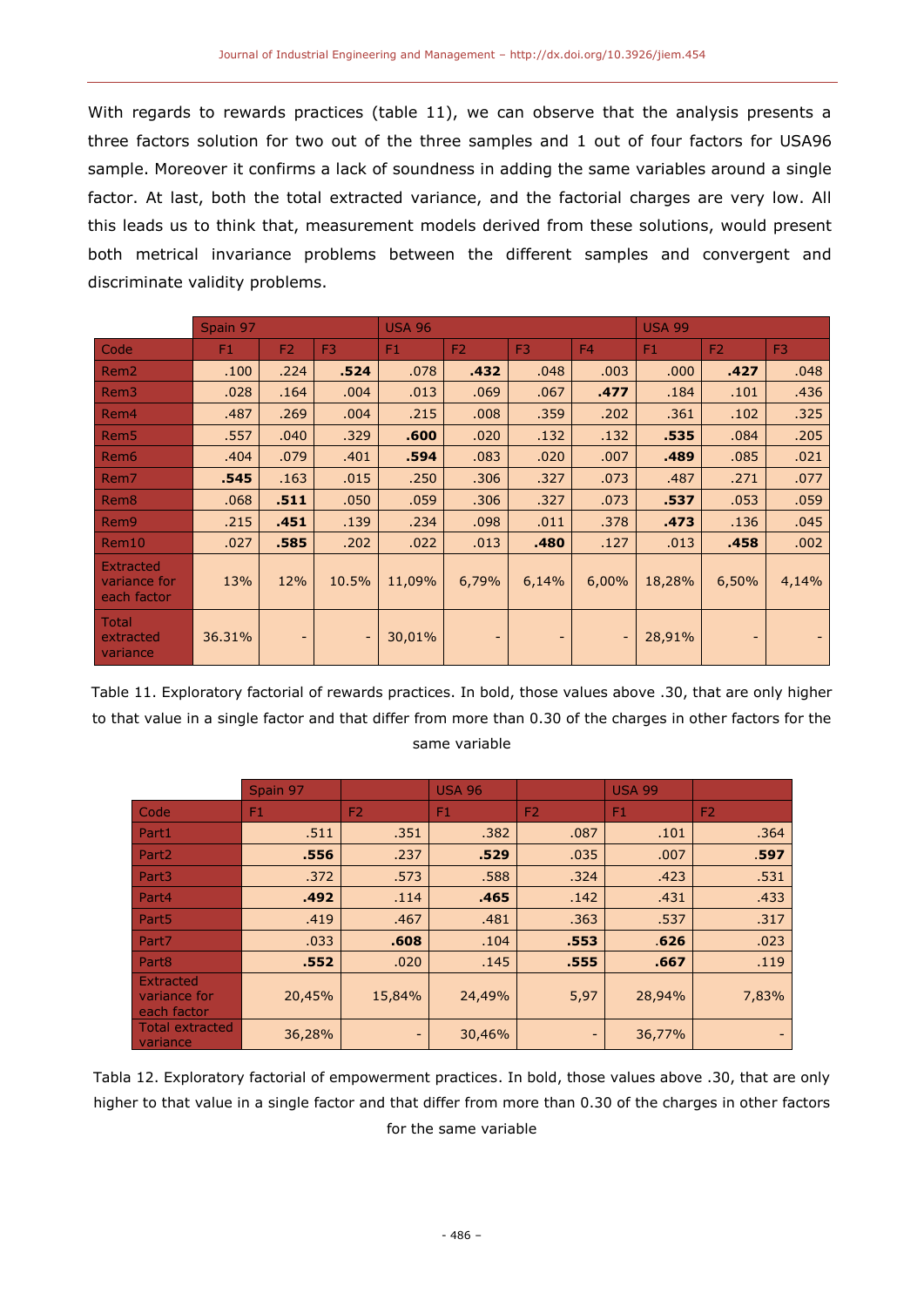If we observe empowerment practices (table 12), we will find a similar situation. It is true that the analyses present a two factors solution for all three samples, and that the assignment of variables to factors is a bit more consistent than in rewards practices. However, the total extracted variance, as well as the factorial loads are very low. This shows, once more, that the measurement models arising from these solutions, would present convergent and discriminate validity problems.

Further to our analyses, we consider that we have not been able to find grouping of items into factors that allows us to have a valid and reliable scale within empowerment and rewards categories. Similar results were found, on the one hand by Yu et al. (2000) for USA data sample, and on the other, Drehmer et al. (2000). Guerrero and Barraud-Didie (2004) also noticed that rewards practices can rarely be added to a scale.

#### **6. Conclusions**

Our goal was to check whether reflective models shown in literature for questionnaires derived from Lawler et al. (1991) could be validated. Within the used samples, it was not either possible to carry out such validation, or to make a proposal based on an exploratory factorial analyses.

Therefore, we consider it would be advisable to deal in a future research with the verification whether the measurement model is formative instead of reflective. Measurement model is not an aim in itself, but a tool in order to check structure models. Therefore, we can consider this research as a previous and essential step, in future investigations, to help us explain in detail why and how high-involvement practices affect on results achievements (Becker & Huselid, 2006).

Parallel to the previous, we can continue the future research about the relationship between high-involvement practices and company results based on Lawler et al. scales (1991). However, we believe it would be convenient to carry out an adaptation of ad-hoc scales for each sample (in such a way that the measurement model is optimized and is valid for that sample but cannot be used for comparing with different researches), or to use particular items of empowerment and rewards practices instead of adding them to some pretended scales, whose reliability is more than questionable, at least in contexts such us that from Spain or USA.

In our opinion, our paper represents a contribution for the academic world. On the one hand, it identifies three questionnaire typologies used in the field of investigations of rewards and empowerment practices. On the other hand, we show that the point of view with which the scales of theses questionnaires have been treated has always been reflective. Moreover, this is one of the few papers that have checked the validity of the measurement model of questionnaires derived from Lawler et al. (1991), It has also checked that of rewards and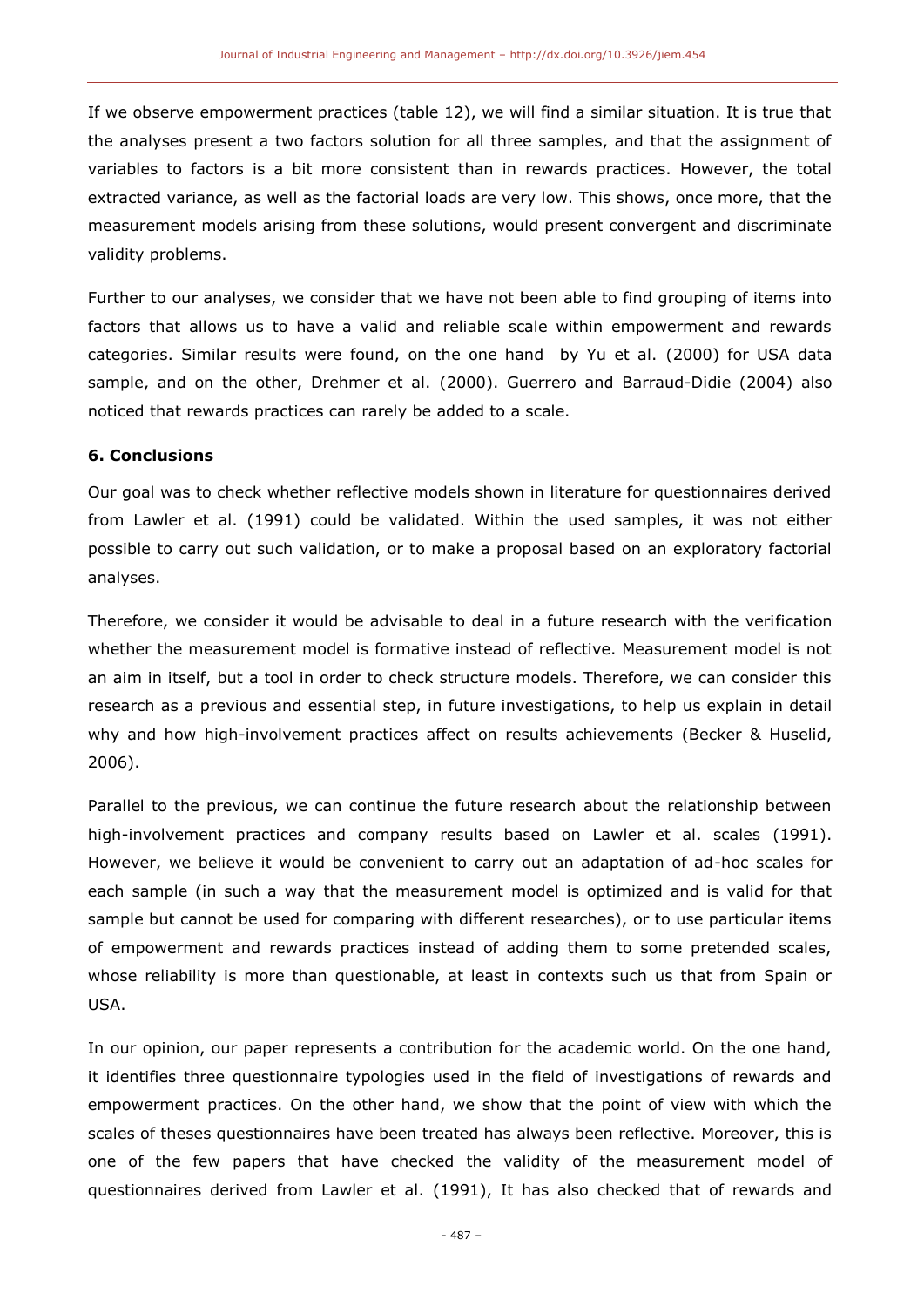empowerment practices, by using equation structural models. At last, it questions the validity of a single questionnaire with similar samples, of different years, and simultaneously, with samples from same years but from different countries.

The contribution for the professional world is not that clear. However, company can profit from the results of this research because it helps to define measurement models that will allow to check, more strictly, relationships between rewards and empowerment practices with some other interesting variables such us, for instance, business results or employees perceptions. On the other hand, questionnaires validity will allow companies to have measurement and good practices diagnosis tools that can be used either for internal benchmarking or for the comparison with reference groups of companies.

#### **Acknowledgement**

The work described in this paper has been supported by the project "CORSARI MAGIC DPI2010-18243" by the Ministerio de Ciencia e Innovación del Gobierno de España within the Program de "Proyectos de Investigación Fundamental No Orientada"

#### **References**

Authors cite1: Hide to ensure the integrity of the blind peer-review 2012Pub01/id

Authors cite2: *Hide to ensure the integrity of the blind peer-review 2009I/id 2010J/id*

- Addison, J.T. (2005). The determinants of firm performance: Unions, works councils, and employee involvement/high-performance work practices. Scottish *Journal of Political Economy*, 52(3), 406-450. <http://dx.doi.org/10.1111/j.0036-9292.2005.00351.x>
- Alliger, G.M., Tannembaum, S.I., Bennett, W., Traver, H., & Shotland, A. (1997). A metaanalysis of the relations among training criteria. *Personnel Pyschology*, 50(2), 341-358. <http://dx.doi.org/10.1111/j.1744-6570.1997.tb00911.x>
- Anderson, J.C., & Gerbing, D. W. (1988). Structural Equation Modeling in Practice: A Review and Recommended Two-Step Approach. *Psychological Bulletin*, 103(3), 411-423. <http://dx.doi.org/10.1037/0033-2909.103.3.411>
- Appelbaum, E., & Batt, R. (1994). *The new American work place: transforming work systems in the United States*. Nueva York: ILR press.
- Bagozzi, R.P. (1994). Structural Equation Models in marketing research: Basic principles. In R.P. Bagozzi (Ed.), *Principles of Marketing Research*, (pp. 317-385). Malden, MA: Blackwell Publishers.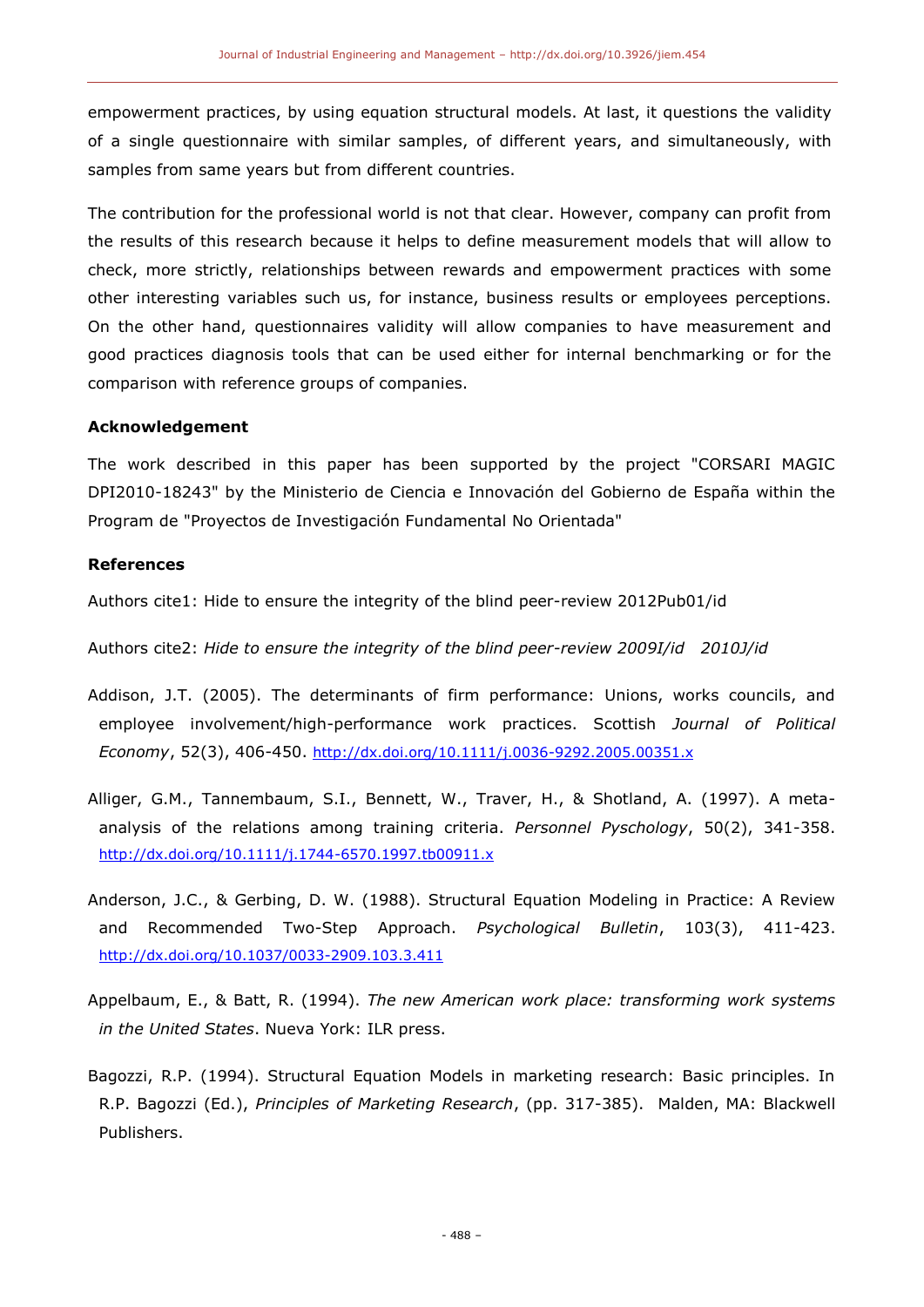- Barrett, R., & Mayson, S. (2007). Human resource management in growing small firms. *Journal of Small Business and Enterprise Development*, 14(2), 307-320. <http://dx.doi.org/10.1108/14626000710746727>
- Bayo Moriones, A., & Merino Díaz de Cerio, J. (2002). Las prácticas de recursos humanos de alto compromiso: un estudio de los factores que influyen sobre su adopción en la industria española. *Cuadernos de Economía y Dirección de la Empresa*, (12), 227-247.
- Becker, B.E., & Huselid, M.A. (2006). Strategic Human Resources Management: Where Do We Go From Here? *Journal of Management*, 32(6), 898-925. <http://dx.doi.org/10.1177/0149206306293668>
- Benson, G.S., Young, S.M., & Lawler III, E.E. (2006). High-involvement work practices and analysts' forecasts of corporate earnings. k, 45(4), 519-537.
- Bentler, P.M. (2002). *EQS 6 Structural Equations Program Manual*. Encino, CA: Multivariate Software, Inc.
- Bou, J.C., & Beltran, I. (2005). Total quality management, high-commitment human resource strategy and firm performance: An empirical study. *Total Quality Management & Business Excellence*, 16(1), 71-86. <http://dx.doi.org/10.1080/1478336042000309875>
- Boxall, P., & Macky, K. (2009). Research and theory on high-performance work systems: progressing the high-involvement stream. *Human Resource Management Journal*, 19(1), 3- 23. <http://dx.doi.org/10.1111/j.1748-8583.2008.00082.x>
- Camelo, C., Martin, F., Romero, P.M., & Valle, R. (2004). Human resources management in Spain: is it possible to speak of a typical model? *International Journal of Human Resource Management*, 15(6), 935-958. <http://dx.doi.org/10.1080/09585190410001677250>
- Cohen, A. (1993). Organizational commitment and turnover: a meta-analysis. *Academy of management Journal*, 36(5), 1140-1157. <http://dx.doi.org/10.2307/256650>
- Combs, J., Liu, Y., Hall, A., & Ketchen, D. (2006). How much do high-performance work practices matter? A meta-analysis of their effects on organizational performance. *Personnel Psychology,* 59(3), 501-528. <http://dx.doi.org/10.1111/j.1744-6570.2006.00045.x>
- Cox, A., Zagelmeyer, S., & Marchington, M. (2006). Embedding employee involvement and participation at work. *Human Resource Management Journal*, 16(3), 250-267. <http://dx.doi.org/10.1111/j.1748-8583.2006.00017.x>
- Coye, R.W., & Belohlav, J.A. (1995). An exploratory analysis of employee participation. *Group & Organization Management*, 20(1), 4. <http://dx.doi.org/10.1177/1059601195201002>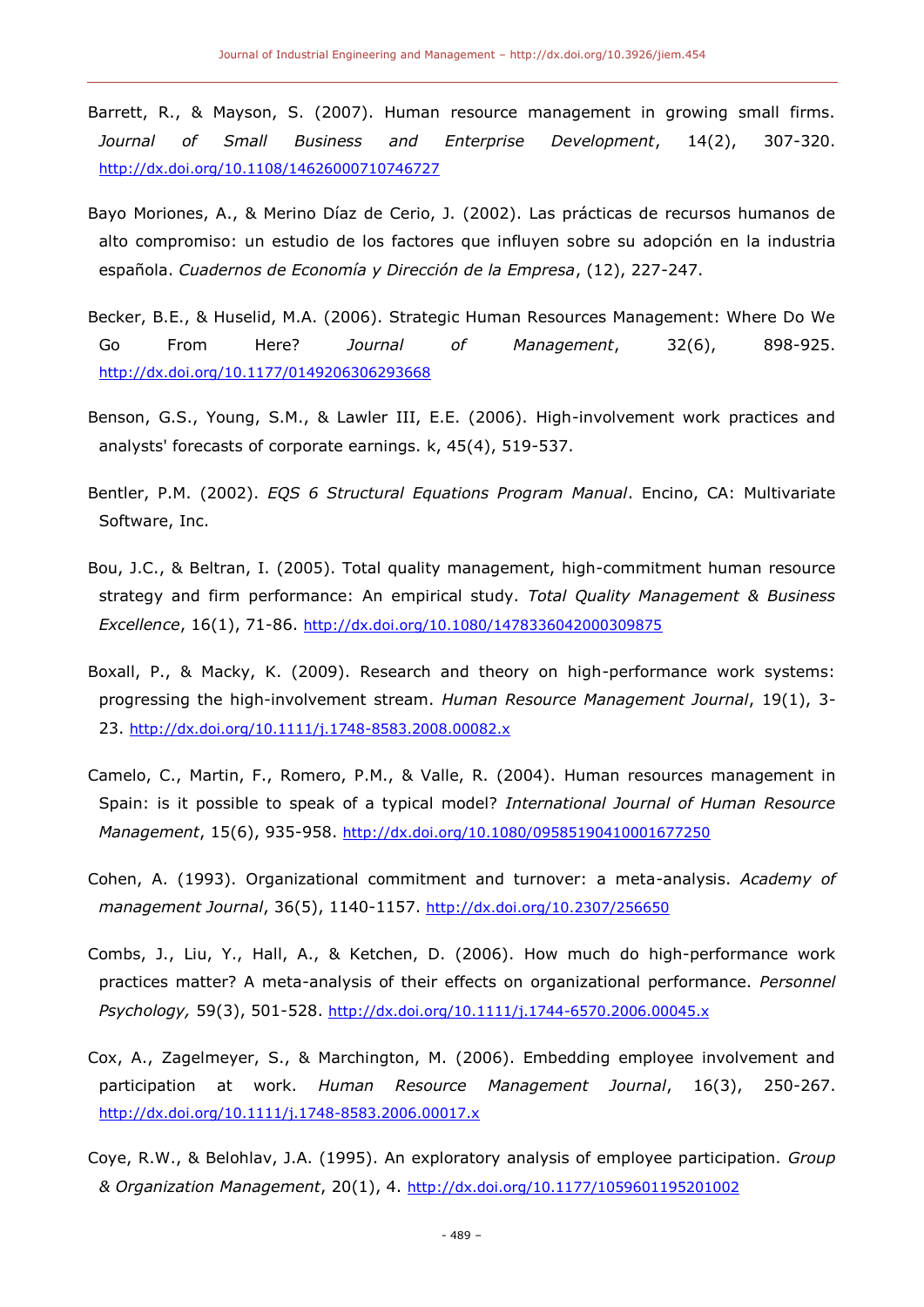- Datta, D.K., Guthrie, J.P., & Wright, P.M. (2005). Human resource management and labor productivity: Does industry matter? *Academy of management Journal*, 48(1), 135-145. <http://dx.doi.org/10.5465/AMJ.2005.15993158>
- de Menezes, L.M., & Lasaosa, A. (2007). Comparing fits of latent trait and latent class models applied to sparse binary data: An illustration with human resource management data. *Journal of Applied Statistics*, 34(3), 303-319. <http://dx.doi.org/10.1080/02664760601004908>
- Delery, J. E. (1998). Issues of fit in strategic human resource management: Implications for research. *Human Resource Management Review*, 8(3), 289-309. [http://dx.doi.org/10.1016/S1053-4822\(98\)90006-7](http://dx.doi.org/10.1016/S1053-4822(98)90006-7)
- Drehmer, D.A., Belohlav, J.A., & Coye, R.W. (2000). An exploration of employee participation using a scaling approach. *Group & Organization Management*, 25(4), 397. <http://dx.doi.org/10.1177/1059601100254005>
- Drummond, I., & Stone, I. (2007). Exploring the potential of high performance work systems in SMEs. *Employee Relations*, 29(2), 192-207. <http://dx.doi.org/10.1108/01425450710720011>
- Fornell, C., & Larcker, D. (1981). Evaluating Structural Equation Models with Unobservable Variables and Measurement error. *Journal of marketing research*, 18(February), 39-50. <http://dx.doi.org/10.2307/3151312>
- Gerhart, B., Wright, P.M., Mahan, G.C., & Snell, S.A. (2000). Measurement error in research on human resources and firm performance: How much error is there and how does it influence effect size estimates? *Personnel Psychology*, 53(4), 803-834. <http://dx.doi.org/10.1111/j.1744-6570.2000.tb02418.x>
- Geyskens, I., Krishnan, R., Steenkamp, J.B., & Cunha, P.V. (2009). A Review and Evaluation of Meta-Analysis Practices in Management Research. *Journal of Management*, 35(2), 393-419. <http://dx.doi.org/10.1177/0149206308328501>
- Gollan, P.J. (2006). High involvement management and human resource line sustainability. *Handbook of Business Strategy*, 7(1), 279-286. <http://dx.doi.org/10.1108/10775730610618945>
- Guerrero, S., & Barraud-Didier, V. (2004). High-involvement practices and performance of French firms. *International Journal of Human Resource Management*, 15(8), 1408-1423. <http://dx.doi.org/10.1080/0958519042000258002>
- Guest, D.E. (1997). Human resource management and performance: a review and research agenda. *International Journal of Human Resource Management*, 8(3), 263-276. <http://dx.doi.org/10.1080/095851997341630>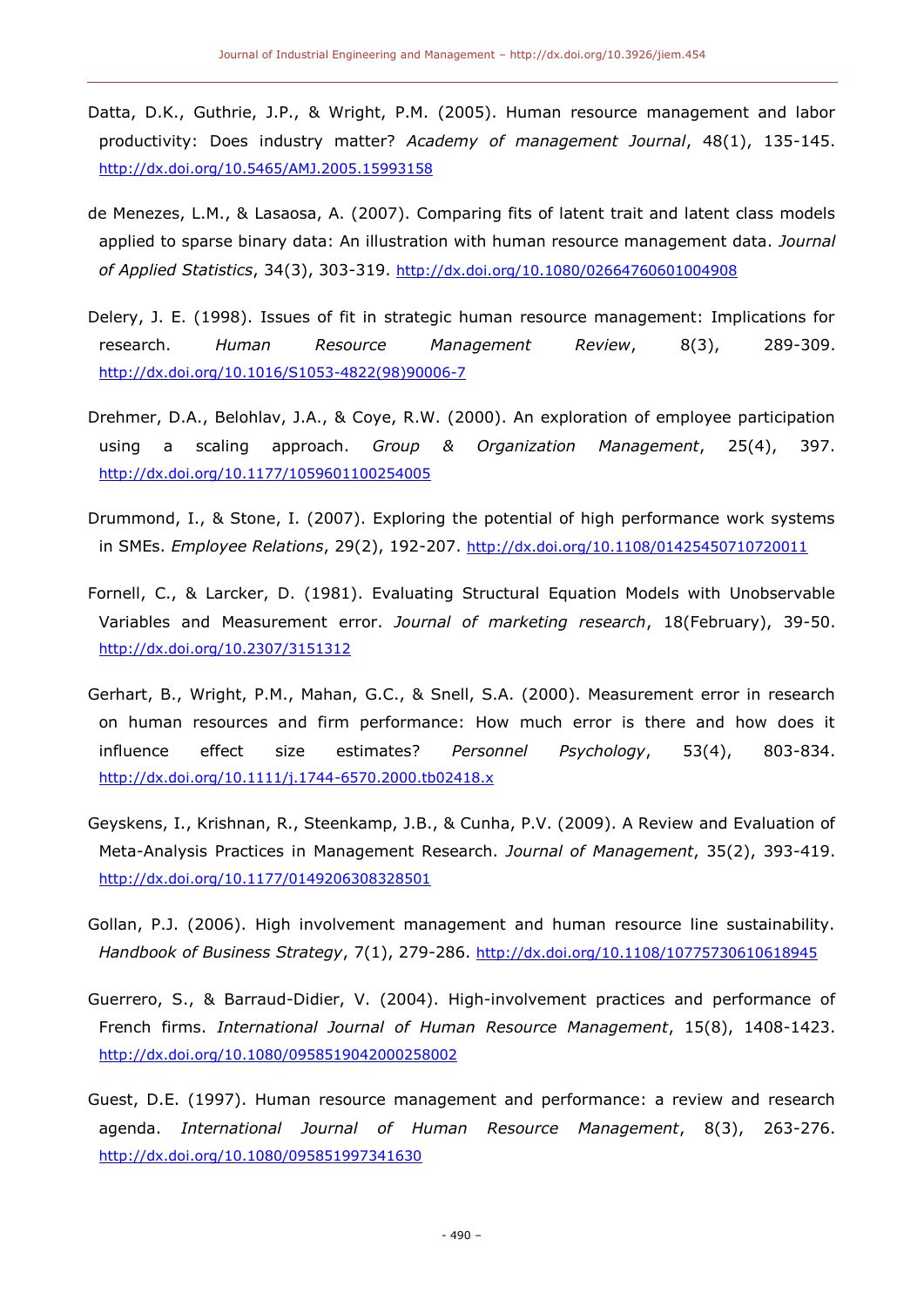- Guthrie, J., Flood, P., Liu, W., & MacCurtain, S. (2009). High performance work systems in Ireland: human resource and organizational outcomes. *International Journal of Human Resource Management*, 20(1), 112-125. <http://dx.doi.org/10.1080/09585190802528433>
- Guthrie, J.P. (2001). High-involvement work practices, turnover, and productivity: eviddence from New Zealand. *Academy of management Journal*, 44(1), 180-190. <http://dx.doi.org/10.2307/3069345>
- Guthrie, J.P., Spell, C.S., & Nyamori, R.O. (2002). Correlates and consequences of high involvement work practices: the role of competitive strategy. *International Journal of Human Resource Management*, 13(1), 183-197. <http://dx.doi.org/10.1080/09585190110085071>
- Hair, J.F., Anderson, R.E., Tatham, R.L., & Black, W.C. (1995). *Multivariate data analysis*. (4º ed.) New Jersey: Prentice Hall.
- Hair, J.F., Anderson, R.E., Tatham, R.L., & Black, W.C. (1999). *Análisis de datos multivariante*. (4º ed.) Prentice Hall.
- Hunter, J., Schmidt, F., & Jackson, G. (1982). *Meta-analysis Cumulative research findings across studies*. UMI.
- Huselid, M. (1995). The impact of human resource management practices on turnover, productivity, and corporate performance. *Academy of management Journal*, 38(3), 635-672. <http://dx.doi.org/10.2307/256741>
- Ichniowski, C., & Shaw, K. (1999). The effects of human resource management systems on economic performance: An international comparison of US and Japanese plants. *Management Science*, 45(5), 704-721. <http://dx.doi.org/10.1287/mnsc.45.5.704>
- Jackson, T., & Dyer, C. (1998). *Diagnóstico corporativo: una herramienta para alcanzar la excelencia*. (1 ed.) Madrid: TGP Hoshin (PRODUCTIVITY PRESS).
- Katou, A.A. (2008). Measuring the impact of HRM on organizational performance. *Journal of Industrial Engineering and Management*, 1(2), 119-142. <http://dx.doi.org/10.3926/jiem.2008.v1n2.p119-142>
- Kaya, N. (2006). The impact of human resource management practices and corporate entrepreneurship on firm performance: evidence from Turkish firms. *International Journal of Human Resource Management*, 17(12), 2074-2090. <http://dx.doi.org/10.1080/09585190601000204>

Lawler III, E.E. (1991). *High involvement Management*. San Francisco: Jossey-Bass.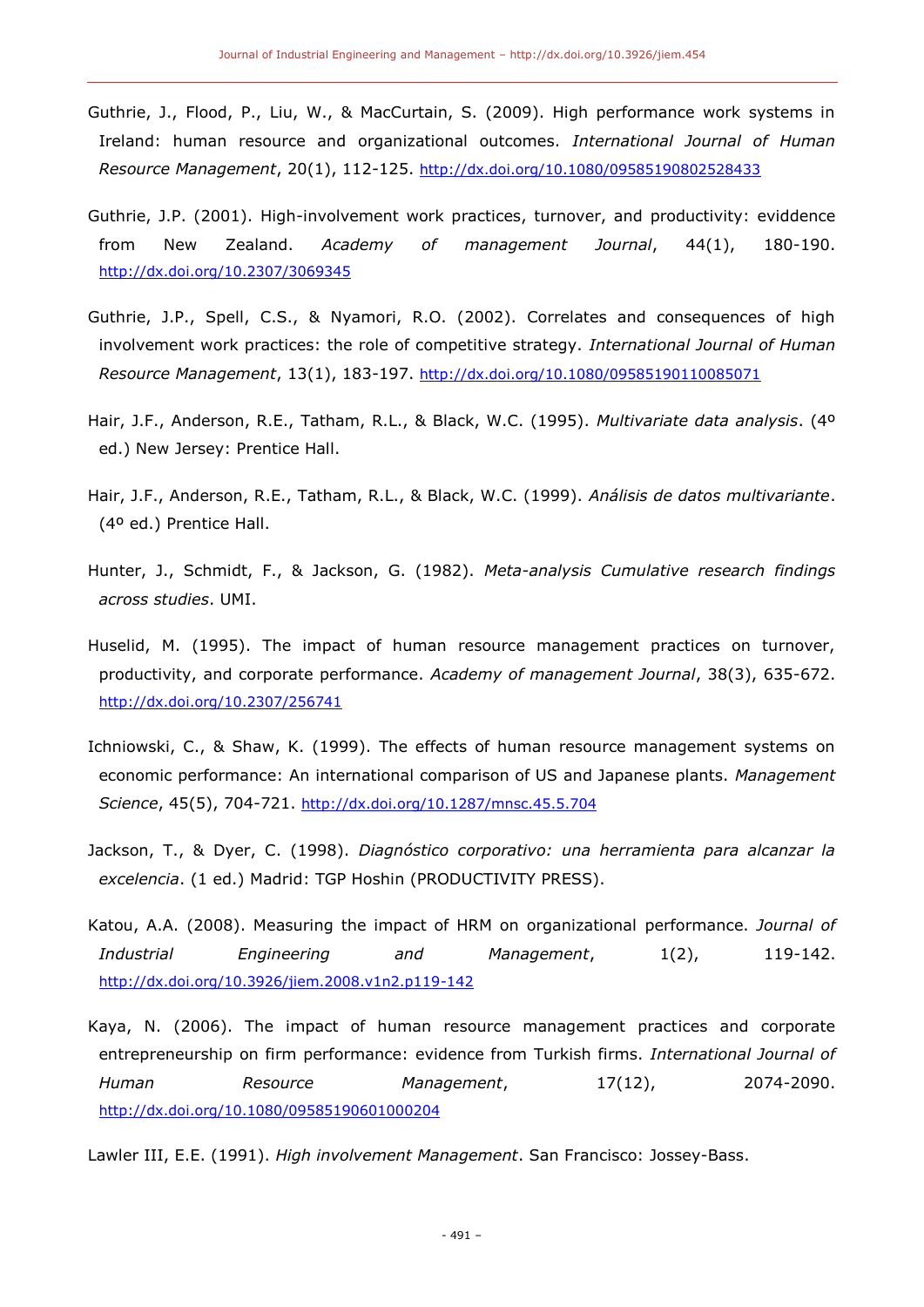- Lawler III, E.E. (2005). From human resource management to organizational effectiveness. *Human resource management*, 44(2), 165-169. <http://dx.doi.org/10.1002/hrm.20059>
- Lawler III, E.E., Mohrman, S., & Benson, G. (2001). *Organizing for high performance: employee involvement, TQM, reengineering, and knowledge management in the fortune 1000*. The CEO report. San Francisco: Jossey-Bass.
- Lawler III, E.E., Mohrman, S., & Ledford, G. (1998). *Strategies for high performance organizations: employee involvement, TQM, and reengineering programs in fortune 1000 coporations*. San Francisco: Jossey-Bass.
- Lin, W.B. (2006). The exploration of employee involvement model. *Expert Systems with Applications*, 31(1), 69-82. <http://dx.doi.org/10.1016/j.eswa.2005.09.035>
- Long, R.J., & Shields, J.L. (2005). Best practice or best fit? High involvement management and base pay practices in Canadian and Australian firms. *Asia Pacific Journal of Human Resources*, 43(1), 52-75. <http://dx.doi.org/10.1177/1038411105050307>
- Lopez-Araujo, B., Segovia, A.O., & Peiro, J.M. (2007). The job involvement modulating role in the relationship between stress and job satisfaction. *Psicothema*, 19(1), 81-87.
- MacDuffie, J.P. (1995). Human Resource Bundles and Manufacturing Performance: Organizational Logic and Flexible Production Systems in the World Auto Industry. *Industrial and Labor relations Review*, 48(2), 197. <http://dx.doi.org/10.2307/2524483>
- Macy, B.A., & Izumi, H. (1993). Organizational change, design and work innovation: a metaanalysis of 131 North American field studies- 1961-1991. *Research in organizacional Change and Development*, (7), 235-313.
- Marin-Garcia, J.A. (2002). La gestión participativa en las grandes empresas industriales españolas: grado de uso, resultados obtenidos y comparación internacional. *ProQuest Information and Learning, sección UMI* (publication number: 3025050).
- Marin-Garcia, J.A., Bonavia, T., & Miralles Insa, C. (2008). The use of employee participation in the USA and Spanish companies. *International Journal of Management Science and Engineering Management*, 3(1), 71-80.
- Marin-Garcia, J.A. & Conci, G. (2009). Exploratory study of high involvement work practices: Identification of the dimensions and proposal of questionnaire to measure the degree of use in the company. *Intangible Capital*, 5(3), 278-300. [http://dx.doi.org/10.3926/ic.2009.v5n3.p278-](http://dx.doi.org/10.3926/ic.2009.v5n3.p278-300) [300](http://dx.doi.org/10.3926/ic.2009.v5n3.p278-300)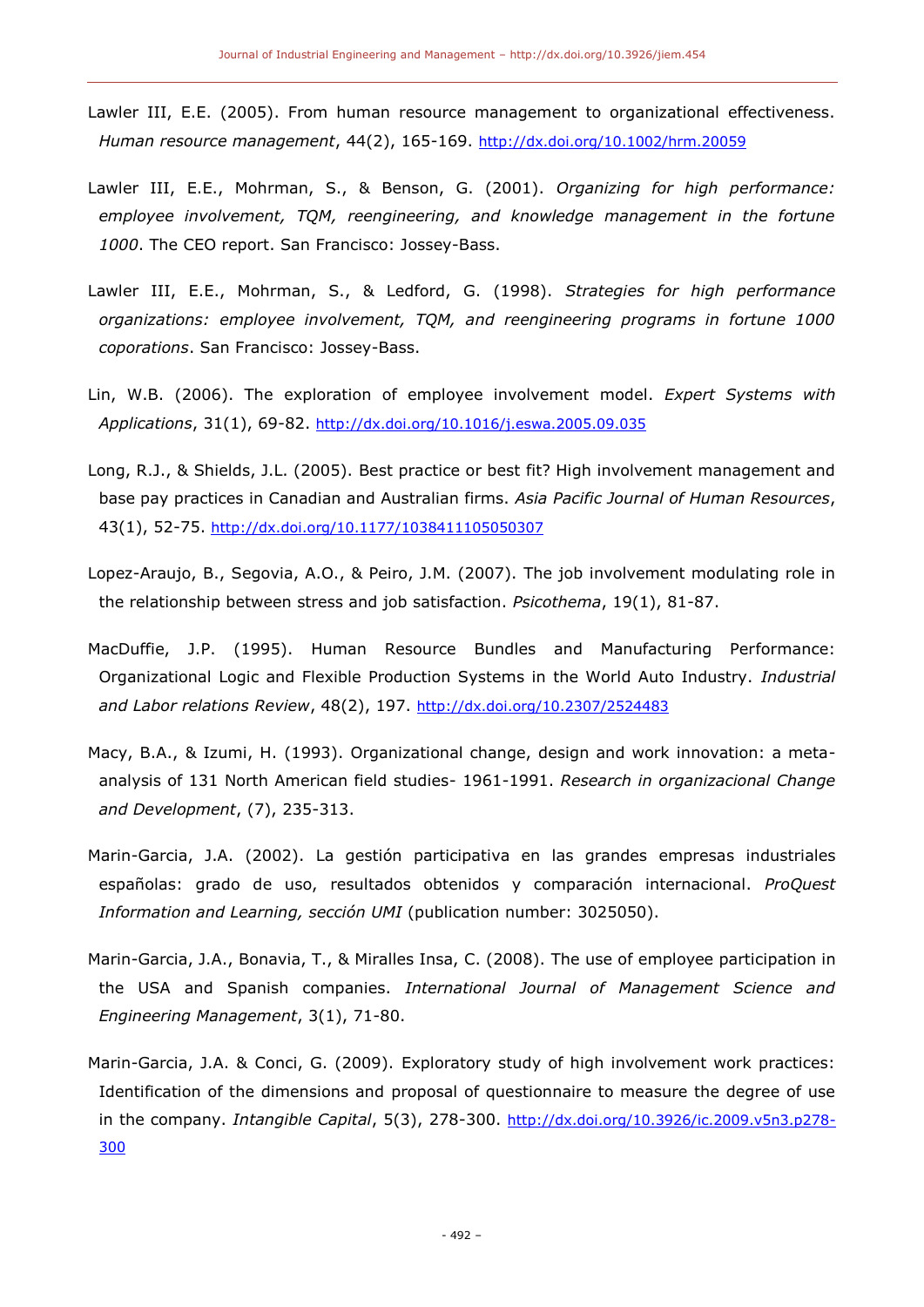- Mayson, S., & Barrett, R. (2006). The `science' and `practice' of HRM in small firms. Human Resource Management Review, 16(4), 447-455. <http://dx.doi.org/10.1016/j.hrmr.2006.08.002>
- Melian-Gonzalez, S. & Verano-Tacorante, D. (2004). A new approach to the best practices debate: are best practices applied to all employees in the same way? *International Journal of Human Resource Management*, 15(1), 56-75. <http://dx.doi.org/10.1080/098519032000157339>
- Murphy, K.S., DiPietro, R.B., & Murrmann, S. (2007). A Proposed Research Agenda for the Refinement of the High Performance Work System Construct in the U.S. Restaurant Industry. *International Journal of Hospitality & Tourism Administration*, 8(4), 99-116. [http://dx.doi.org/10.1300/J149v08n04\\_05](http://dx.doi.org/10.1300/J149v08n04_05)
- Ooi, K.B., Arumugam, V., Safa, M.S., & Bakar, N.A. (2007). HRM and TQM: association with job involvement. Personnel Review, 36(6), 939-962. <http://dx.doi.org/10.1108/00483480710822445>
- Roberts, R., & Hirsch, P. (2005). Evolution and revolution in the twenty-first century: Rules for organizations and managing human resources. *Human resource management*, 44(2), 171- 176. <http://dx.doi.org/10.1002/hrm.20060>
- Schroeder, R.G., & Flynn, B.B. (2001). *High Performance Manufacturing. Global perspectives*. New York: John Wiley and Sons.
- Sila, I. (2007). Examining the effects of contextual factors on TQM and performance through the lens of organizational theories: An empirical study. *Journal of Operations Management*, 25(1), 83-109. <http://dx.doi.org/10.1016/j.jom.2006.02.003>
- SLavin, R.E. (1986). Best-evidence synthesis: an alternative to meta-analysis and traditional reviews. *Educational researcher*, 15(9), 5-11.
- Spreitzer, G.M. (1995). Psychological Empowerment in the Workplace Dimensions, Measurement, and Validation. *Academy of management Journal*, 38(5), 1442-1465. <http://dx.doi.org/10.2307/256865>
- Steenkamp, J.B.E.M., & Baumgartner, H. (1998). Assessing measurement invariance in crossnational consumer research. *The Journal of Consumev Research*, 25(1), 78-90. <http://dx.doi.org/10.1086/209528>
- Tari, J.J., Molina, J.F., & Castejón, J.L. (2007). The relationship between quality management practices and their effects on quality outcomes. *European Journal of Operational Research*, 183(2), 483-501. <http://dx.doi.org/10.1016/j.ejor.2006.10.016>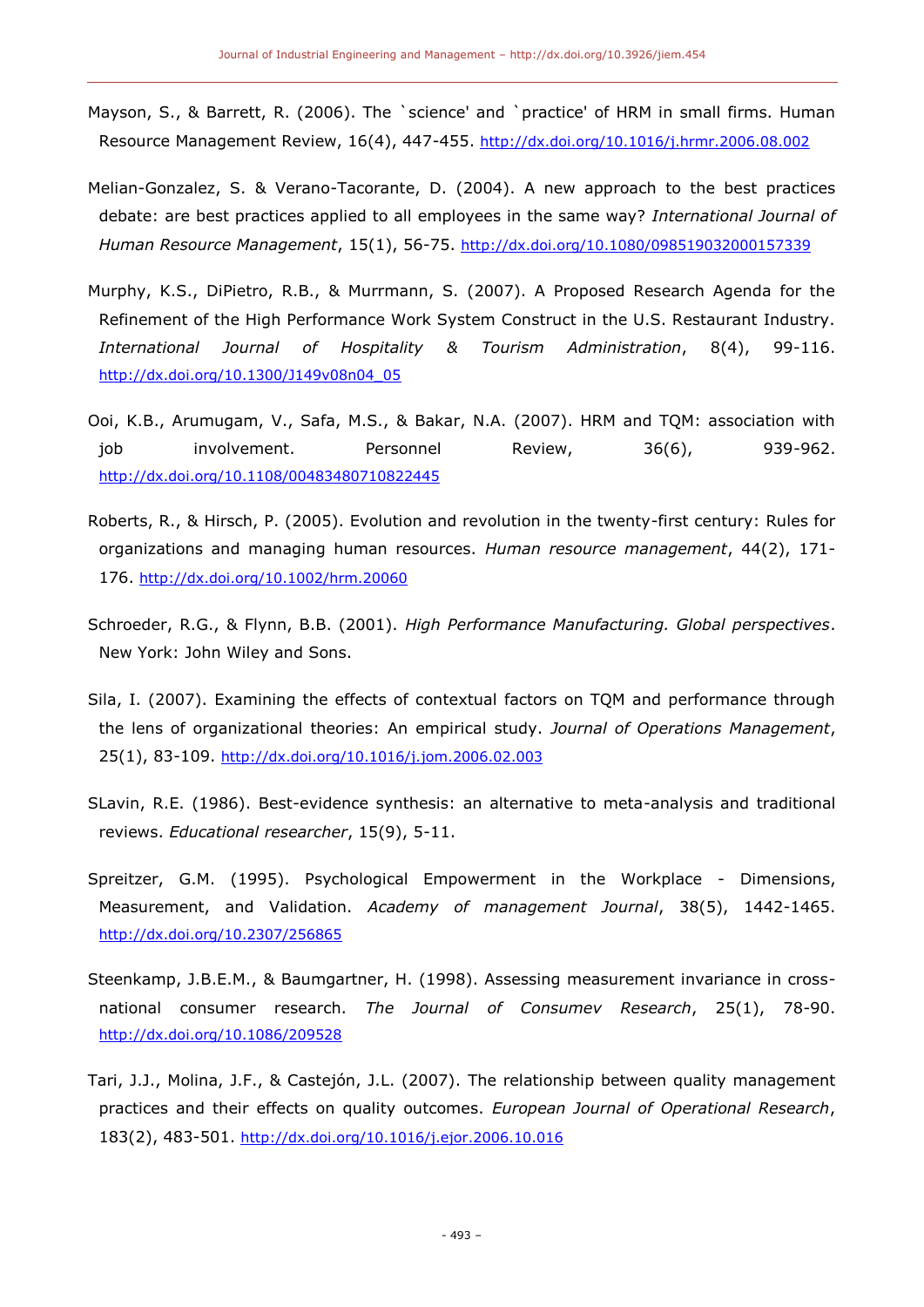- Ullman, J.B., & Bentler, P.M. (2004). Structural Equation Modeling. In M.Hardy & A. Bryman (Eds.), *Handbook of Data Analysis* (pp. 431-458). SAGE. <http://dx.doi.org/10.4135/9781848608184.n19>
- Vandenberg, R.J., Richardson, H.A., & .Eastman, L.J. (1999). The impact of high involvement work processes on organizational effectiveness: A second-order latent variable approach. *Group & Organization Management*, 24(3), 300. <http://dx.doi.org/10.1177/1059601199243004>
- Vandenberg, R.J., & Lance, C.E. (2000). A Review and Synthesis of the Measurement Invariance Literature: Suggestions, Practices, and Recommendations for Organizational Research. *Organizational Research Methods*, 3(1), 4-70. <http://dx.doi.org/10.1177/109442810031002>
- Verburg, R.M., Den Hartog, D.N., & Koopman, P.L. (2007). Configurations of human resource management practices: a model and test of internal fit. *International Journal of Human Resource Management*, 18(2), 184-208. <http://dx.doi.org/10.1080/09585190601102349>
- Williams, L.J. & O'Boyle, J. (2008). Measurement models for linking latent variables and indicators: A review of human resource management research using parcels. *Human Resource Management Review*, 18(4), 233-242. <http://dx.doi.org/10.1016/j.hrmr.2008.07.002>
- Wong, C.S., Law, K.S., & Huang, G.H. (2008). On the Importance of Conducting Construct-Level Analysis for Multidimensional Constructs in Theory Development and Testing. *Journal of Management*, 34(4), 744-764. <http://dx.doi.org/10.1177/0149206307312506>
- Wood, S., Holman, D., & Stride, C. (2006). Human resource management and performance in UK call centres. *British Journal of Industrial Relations*, 44(1), 99-124. <http://dx.doi.org/10.1111/j.1467-8543.2006.00489.x>
- Wood, S. (1999). Human resource management and performance. *International Journal of Management Reviews*, 1(4), 367. <http://dx.doi.org/10.1111/1468-2370.00020>
- Wood, S., & de Menezes, L.M. (2008). Comparing perspectives on high involvement management and organizational performance across the British economy. *The International Journal of Human Resource Management*, 19(4), 639-683. [http://dx.doi.org/10.1080/09585](http://dx.doi.org/10.1080/09585%2090801953673)  [90801953673](http://dx.doi.org/10.1080/09585%2090801953673)
- Wood, S., Stride, C.B., Wall, T.D., & Clegg C.W. (2004). Revisting the use and effectiveness of modern management practices. *Human Factors and Ergonomics in Manufacturing*, 14(4), 415-432. <http://dx.doi.org/10.1002/hfm.20006>